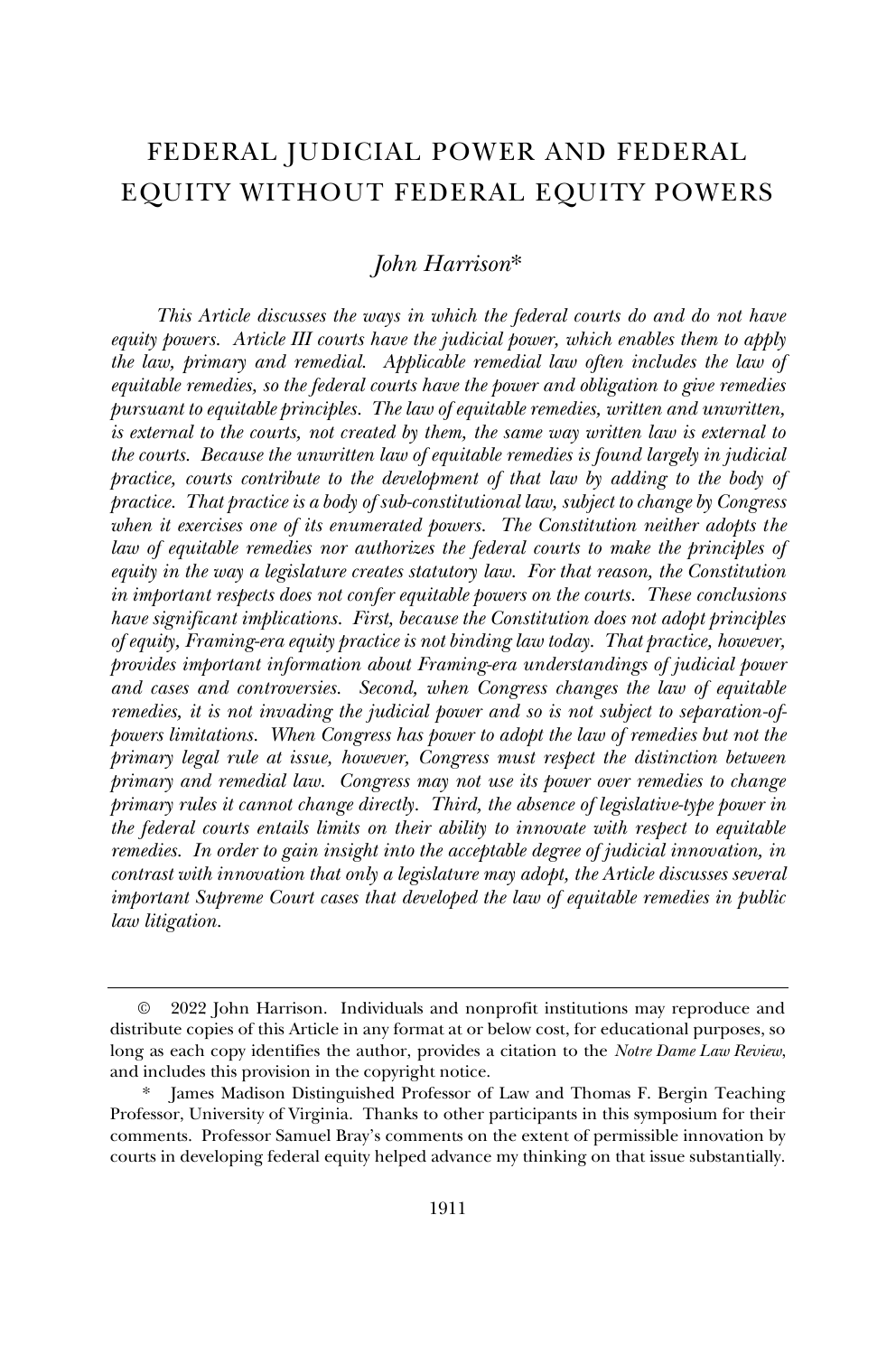### **INTRODUCTION**

The federal courts have judicial power, and with it administer the written and unwritten law of equitable remedies. In that sense, they have equity powers. But in another important sense the federal courts do not have equity powers under the Constitution. The Constitution does not itself adopt, incorporate, or receive principles of equity in a way that would limit Congress's power to alter those principles. Nor does the Constitution confer on the federal courts an authority to recognize or develop the principles of equity that resembles an independent grant of law-making power. Unwritten principles of equity are law that is external to the courts and the judicial power, and is as external and binding on them as is written law like statutes.

This Article sets out and defends the understanding of the relation between the federal courts and the law of equitable remedies just described. That understanding has important implications for the relevance of Framing-era equity practice to the Article III jurisdiction, for the limits on Congress's power to alter federal equitable remedies law, and for the limits on the courts' authority to innovate with respect to the unwritten law of equitable remedies. Those implications follow from the status of the law of equitable remedies as a body of subconstitutional principles that the courts find and that they make only in a limited sense, a sense that brings with it important restrictions.

Section I elaborates on the basic thesis of the Article. That Section briefly describes the argument about equity powers that I reject, then shows why equitable remedies are the subject of a body of law that the courts apply, as they apply other bodies of law. As I also explain, the reference to equity in Article III is consistent with equity's status as external, sub-constitutional law.

Section II turns to a topic of longstanding and current interest: the significance for constitutional purposes of equity practice from the time the Constitution was adopted. Because the Constitution itself does not incorporate principles of equity, those principles are not fixed as of the time of the Framing. Framing-era equity practice is nevertheless important because it provides substantial information about Framing-era understanding of cases and controversies and judicial power.

Section III addresses Congress's authority to make and change the law of equitable remedies. That authority is limited, but the limits do not come from separation of power. When Congress adopts a new rule about equitable remedies, it is not invading the judicial power. The federal courts do not have equity powers that resist invasion the way the President's pardon power resists invasion by Congress, for example. Limits arise because some of Congress's powers extend to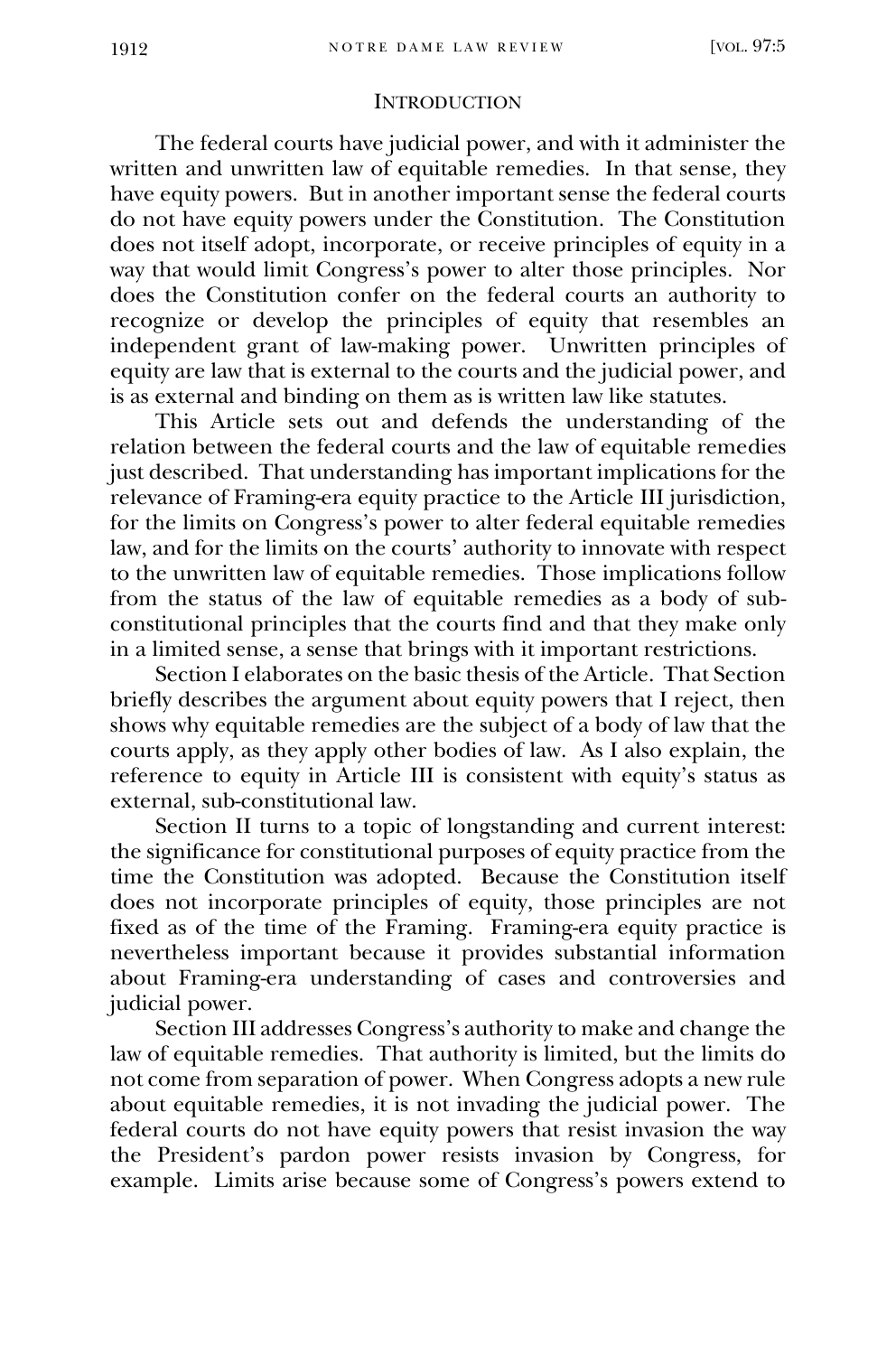remedies but not to the primary rule that remedies enforce. When Congress exercises one of those powers, it is limited by the principle that power over a remedy is not power over the rule being enforced. Congress must respect that principle when it enforces the constitutional amendments that confer enforcement powers, and when it provides the federal courts with remedial principles that the courts apply to primary law that Congress does not make.

Section IV discusses the extent to which the federal courts may permissibly innovate in the field of equitable remedies. Although courts do not make or alter the unwritten law through legislative-type acts, they do make and alter it in the process of developing it and applying it to new circumstances. In order to supply an improved understanding of the Supreme Court's practice of innovation, and the steps that are acceptably limited as opposed to those that are controversially large, I examine several leading twentieth-century Supreme Court cases that are landmarks in federal equity. To sharpen the analysis, I identify three fundamental aspects of cases involving equitable remedies: the configuration of parties and interests, the interest that supports that plaintiff's claim to relief, and the discretion courts exercise in formulating decrees, especially decrees that control the conduct of the government. I argue that most of the innovations found in those important cases were comparatively modest. The three largest changes, I suggest, remain somewhat controversial and so give some indication of the limits of acceptable change by the judiciary. That examination of practice helps prick out the line between the relatively small steps that courts may take and larger steps that must be left for legislative action.

# I. HOW ARTICLE III COURTS ADMINISTER EQUITY WITHOUT HAVING EQUITY POWERS

This Part argues that Article III courts do not have equity powers, with equity powers defined in a way set out in Section A. Section B then explains why the federal courts lack such powers but administer federal equity by treating it as a source of binding norms that are external to them in the same way the Constitution and statutes are. Section B elaborates on the conception of courts as transparent to external law, including remedies law; shows how the Constitution adopts that conception for the federal courts; and explains that the references to equity in the Constitution do not undermine that conclusion. Section B concludes by assembling the components set out previously into a brief statement of the relation between judicial power and equity powers, and the way in which federal courts do and do not have the latter because they have the former.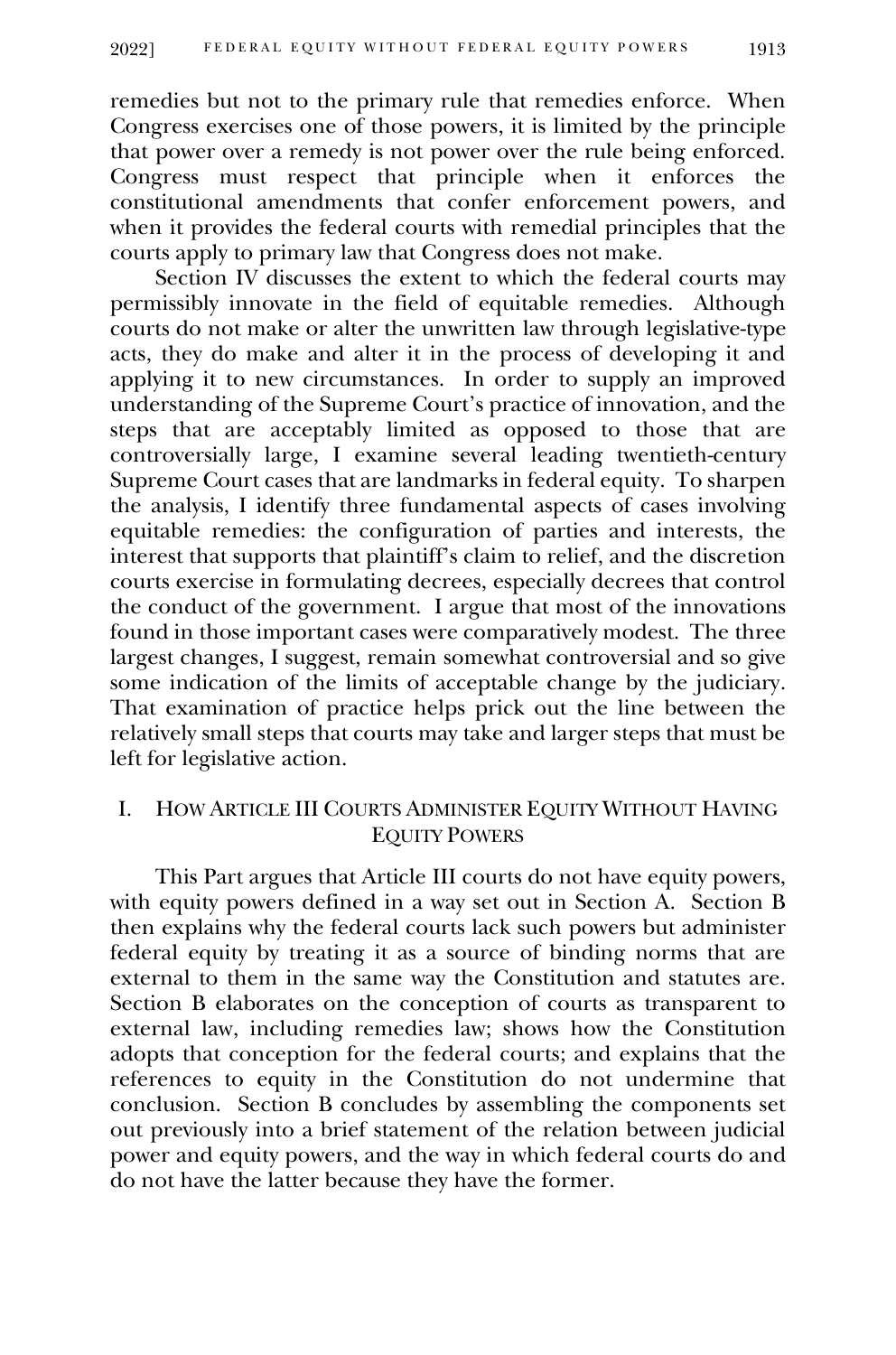# *A. Equity Powers and the Possibility That Equity Is Adopted by Article III or Generated by Judicial Acts of Legislation*

This Article rejects one view of federal equity and federal equity powers. According to that view, the source of the equitable principles that federal courts apply is ultimately the Constitution. Either the Constitution itself adopts principles of equity, or it empowers the courts to adopt them much as Congress makes statutes.

Those two possible sources are familiar from debates over the federal common law. In the Founding-era debate on that subject, the theory that the Constitution itself received the common law was raised but rejected.<sup>1</sup> Much more recently, the idea that the common law is the product of judicial legislation that is much like legislative legislation has become widespread. 2 The common-law powers of the federal courts have been debated in those terms, and thus on the assumption that the federal courts have or might have the authority to generate common law as a legislature generates statutes.<sup>3</sup> That way of thinking about the common law can be applied to equity.

# *B. The Federal Courts as Transparent to Principles of Equity That They Find but Do Not Make*

This Section shows that the Constitution assumes that equity is a body of legal norms that is external to the courts the way statutes are. The federal courts administer the principles of equitable remedies and, insofar as those principles remain unwritten, contribute to the principles' development by their decisions. Article III does not contain those principles, and the courts it creates do not make the principles of equity the way a legislature makes statutory law.

1. The Relations Between Courts and Legal Principles That Are External to Them

This Article explicates a familiar, perhaps seemingly simpleminded, understanding of the relationship between the courts and the

<sup>1</sup> *See* Stewart Jay, Essay, *Origins of Federal Common Law: Part One*, 133 U. PA. L. REV 1003, 1088 (1985) (discussing the claim in the 1790s that the Constitution made the common law applicable throughout the United States).

<sup>2</sup> *See*, *e.g.*, Louise Weinberg, *Federal Common Law*, NW. U. L. REV. 805, 805 (endorsing as "the true position" the view that "there are no fundamental constraints on the fashioning of federal rules of decision" by judges).

<sup>3</sup> *See* Thomas W. Merrill, *The Common Law Powers of Federal Courts*, 52 U. CHI. L. REV. 1 (1985) (assessing claims of law-making power by the federal courts on the assumption that judicial law making closely resembles legislative law making).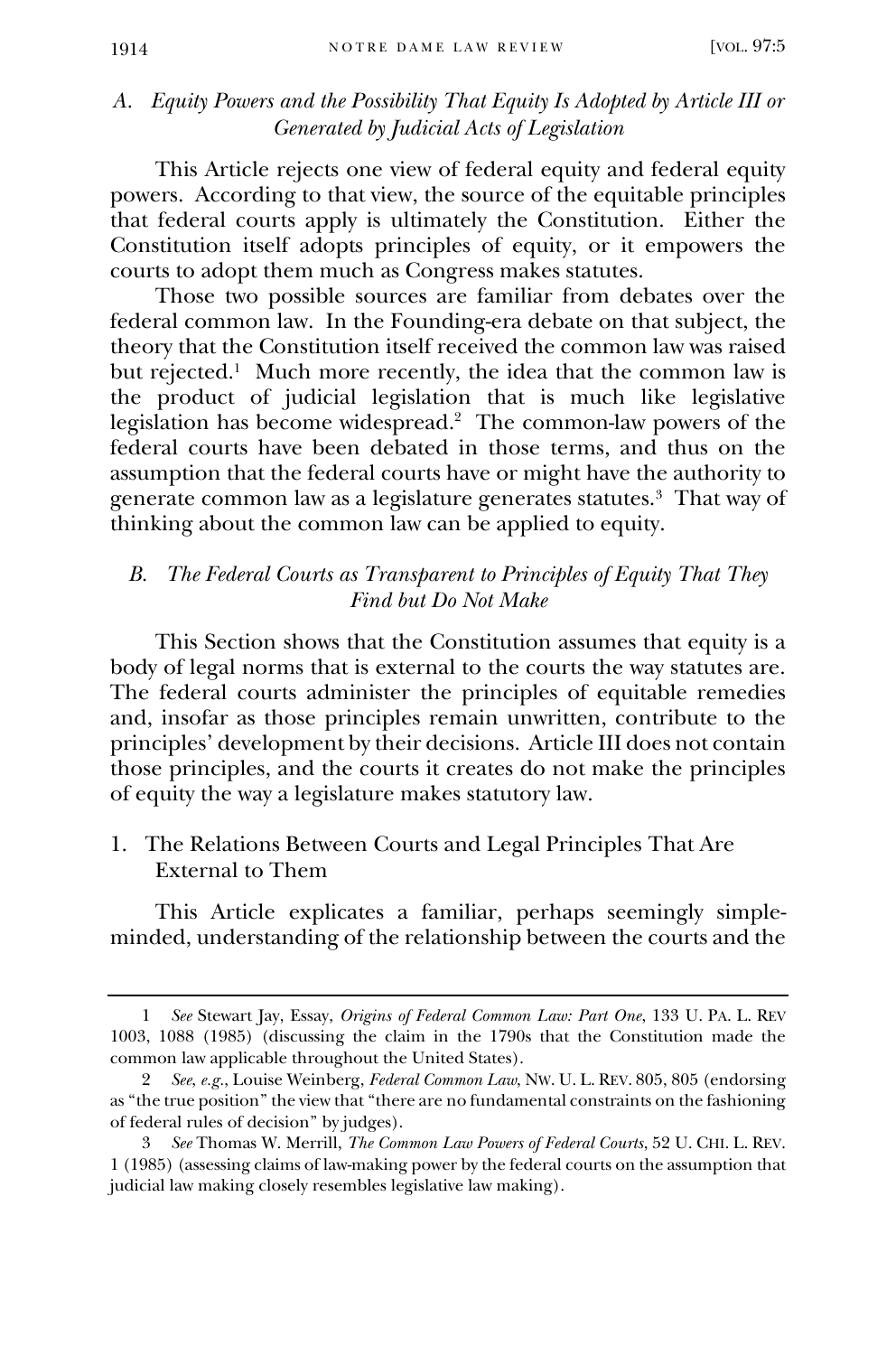law. According to that understanding, the law is external to the courts. Courts take legal rules as inputs in performing their function and are in a sense transparent to the law. That relationship is easiest to grasp with respect to legal rules that directly govern the rights, duties, and other relations of private people. Promisors on contracts have obligations to perform and promisees have correlative rights to performance. That relationship is created by the law and exists whether or not any court has reason to inquire into it. When they decide contract cases, courts identify the parties' preexisting relations and decide accordingly.

Just as rules of primary law can be external to the courts, so can the law of remedies. The connection between courts and remedies law is perhaps closer than that between courts and primary law, so it is important to see how remedies law too can be given to, not created by, the courts.

A remedy is a legally binding step taken by the court that is designed to bring the parties' actual positions into conformity with the requirements of the law. A damages judgment is designed to restore the wealth of the plaintiff that was lost by the wrongdoing of the defendant. A preventive injunction against a tort is designed to keep the tort from happening and thereby keep the defendant from moving the plaintiff away from the plaintiff's rightful position. Rightful positions are determined by the primary legal rules, which directly govern the parties, not the courts. Contract damages and specific performance serve to restore or maintain the promisee's rightful position as defined by the contract, which itself is primary law.<sup>4</sup>

When a court gives a remedy, it exercises legal power. Damages judgments and injunctions create new obligations for the defendant. Creating an obligation is an exercise of power.<sup>5</sup> Statutes that impose duties of conduct do so through exercises of legislative power. When courts issue injunctions, they too create duties concerning conduct and do so by exercising power. Courts do not have legislative power, so their ability to bring about a change in parties' legal positions requires the exercise of some other power. The ability to bring about a change by giving a remedy is remedial power. The power conferred

<sup>4</sup> *See* DOUGLAS LAYCOCK & RICHARD L. HASEN, MODERN AMERICAN REMEDIES: CASES AND MATERIALS 1, 14–15 (5th ed. 2019) (describing the difference between primary and remedial law, and the function of remedies as restoration of the plaintiffs' rightful position).

<sup>5</sup> Courts are not limited to remedies that change legal positions. A court can also decide on the already-existing legal positions of the parties, and make that decision binding on the parties through a declaratory judgment.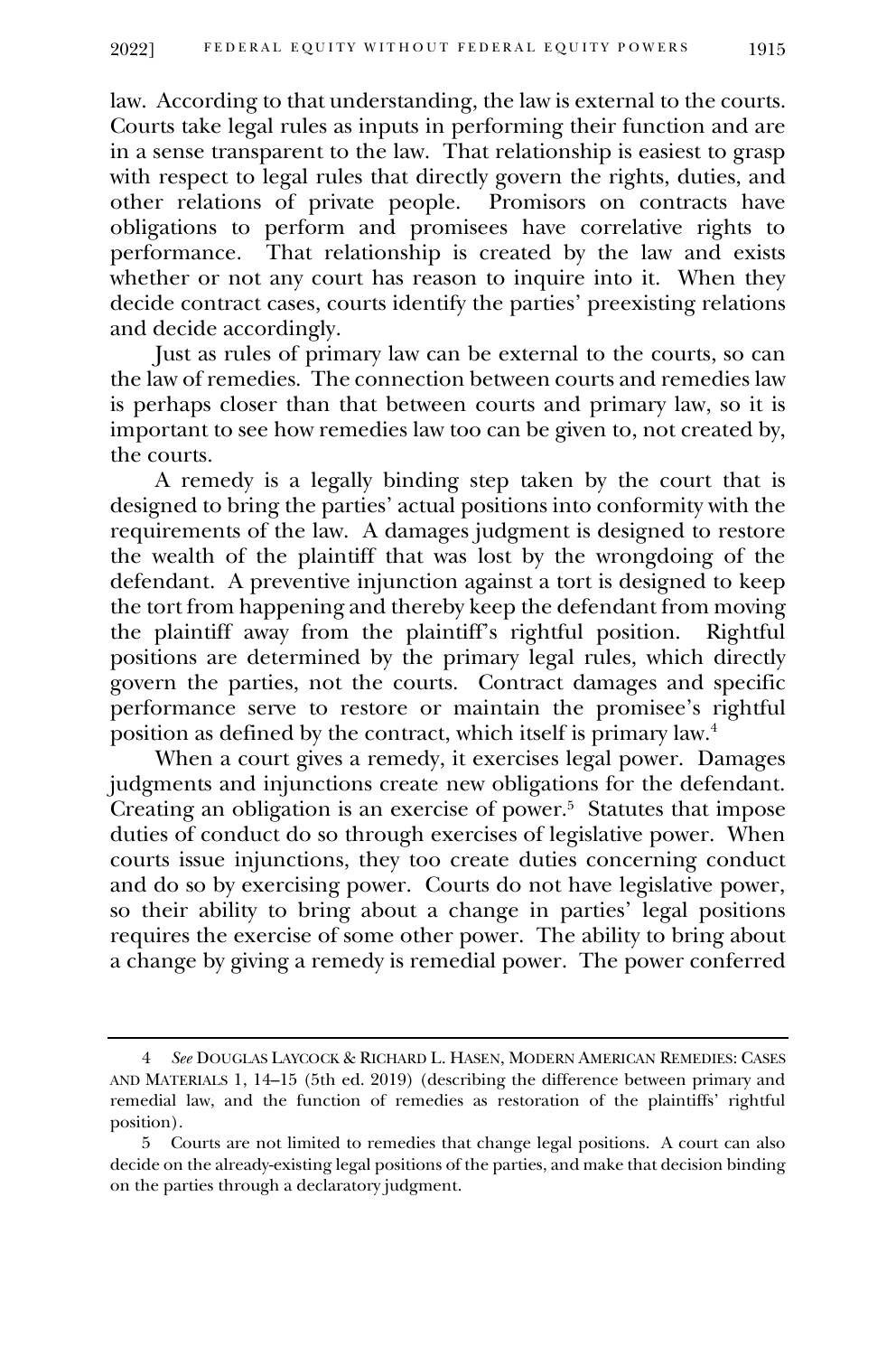by Article III is the judicial power, which enables courts to give remedies.<sup>6</sup>

When courts give remedies, they implement the law of remedies. Remedies law, like the primary law of contract, is abstract, although a remedy in a case is concrete. The principle that specific performance can be given in response to a prior or threatened breach of contract is part of the law of remedies. Remedies law tells courts which remedies they may give and when to give them. Although that law to some extent empowers the courts, by pointing out the remedial steps that may be taken, it also binds them as the primary law does. If a remedy is mandatory, for example, a court must give it. Insofar as the law of remedies sets out the criteria that guide discretionary decisions, a court must use those criteria. Remedies law is as external to the courts as is statutory law or the law of contract.

That understanding of remedies law, and equitable remedies law, as external to the courts is familiar to students of equity. The status of equity as a body of principles adumbrated by the courts of many jurisdictions but not associated specifically with any one jurisdiction is visible in the title of the first great American equity treatise. In 1836, Justice Story published *Commentaries on Equity Jurisprudence, As Administered in England and America*. 7 In the preface, Story explained that he sought to "bring together some of the more general elements of the System of Equity Jurisprudence, as administered in England and America."<sup>8</sup> He referred to a single system of jurisprudence, not one at London and another at Washington and a third at Dover, Delaware.

To say that law is external to the courts and not the product of judicial law creation is not to deny that courts make law in the sense of taking policy into account. Courts routinely point to policy considerations in applying statutes, and no doubt often consider their own views of sound policy, as they would if they were members of a legislature.<sup>9</sup> But a court that makes legislative-type judgments in that sense does not engage in law production the way a legislature does.

Just as judicial consideration of policy does not imply that courts create legal rules, neither does the practice of following precedent. In a practical sense, a court that sets a binding precedent has made law.

<sup>6</sup> U.S. CONST. art. III, §§ 1–2.

<sup>7</sup> 1 JOSEPH STORY, COMMENTARIES ON EQUITY JURISPRUDENCE, AS ADMINISTERED IN ENGLAND AND AMERICA (Boston, Hilliard, Gray & Co. 1836).

<sup>8</sup> *Id*. at v.

<sup>9</sup> *See*, *e.g.*, Van Buren v. United States, 141 S. Ct. 1648, 1661–62 (2021) (Barrett, J.) (looking to the undesirable consequences of a reading of the statute as grounds to reject that reading).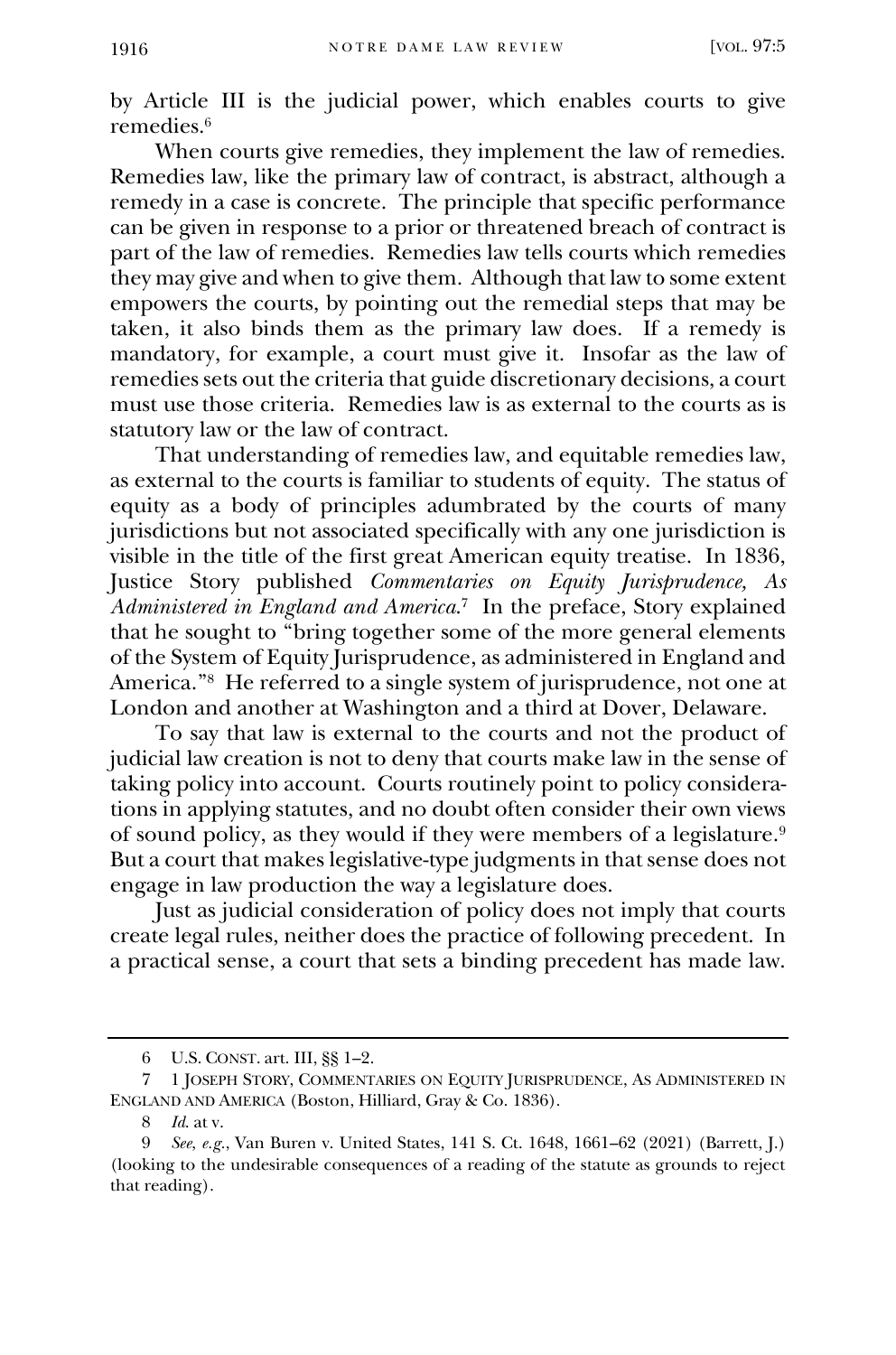Later decisionmakers will follow the court's decision, even if that decision conflicts with the view of the law's content they otherwise would take.<sup>10</sup> The practice of following stare decisis for statutory decisions, however, shows that setting precedents is distinct from law creation as done by the legislature. Statutory precedents are about statutes and presuppose a statute that can be expounded authoritatively.

Seeing legal rules as external to the courts is easiest with respect to statutes and other written law, like the Constitution. When the law is a writing produced by a process other than adjudication, its content can be separated from what the courts do with it. Judicial gloss on a statute is readily seen as gloss—as commentary and explanation that is about a text and thus distinct from the text. Matters are more complicated when the law is unwritten, and especially when courts find it in part by reading earlier judicial decisions. Much of federal equity remains unwritten, so the relationship between the courts and unwritten law is central to this Article.

Unwritten law can be external to the courts just as written law can be. Custom and practice are a leading form of unwritten law. When the authoritative custom and practice is not that of the courts themselves, courts that follow it look to an external source. Merchant practice, for example, is found by learning about the activities of merchants and the principles that guide those activities.<sup>11</sup>

When courts treat custom and practice as authoritative, they often regard their own prior decisions as the relevant practice. A court that contributes to the authoritative body of decision is making law in a way, just as a commodities broker can contribute to an authoritative body of merchant practice. Even that kind of judicial law making is very different from legislation. First, a court deciding according to judicial custom looks to an external source. That source may include the court's or the judges' own earlier decisions, but at the point of decision those earlier decisions are fixed. Second, the contribution of any one case, even one that becomes a leading case, is just one point in the pattern. Stare decisis may make a highest court's leading case binding, but that effect comes from stare decisis, not from deciding according to judicial practice.

<sup>10</sup> *See* Frederick Schauer, *Precedent*, 39 STAN. L. REV. 571, 576 (1987) (to treat a prior decision as precedent is to treat it as significant for the current decision even if the current court regards the prior decision as erroneous).

<sup>11</sup> *See* Lochlan F. Shelfer, Note, *Special Juries in the Supreme Court*, 123 YALE L.J. 208, 213–14 (2013) (describing the use by the Court of King's Bench under Chief Justice Mansfield of special juries composed of merchants to identify merchant practice and apply it to commercial cases).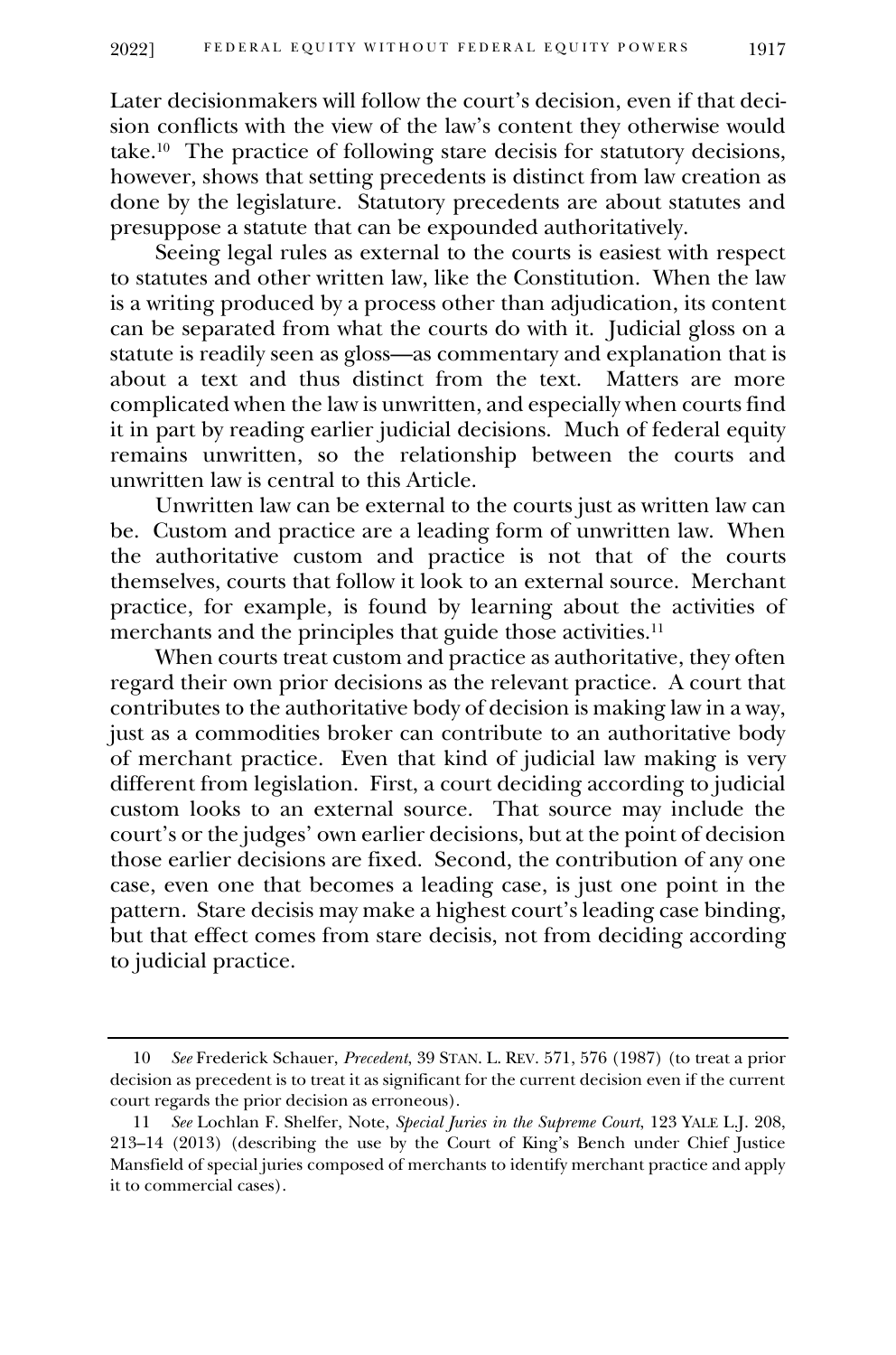A legislature, in contrast to a court, is not bound by its earlier decisions. Much of the work of legislatures is to revise existing statutes.<sup>12</sup> And when a legislature adopts a new statute, that statute is not just one episode in the development of a practice. The new statute is authoritative, and can wipe away all that has gone before.

Courts thus decide according to rules about their own jurisdiction and procedure, and rules about the remedies they give, just as they decide according to rules that govern the parties' primary legal relations.<sup>13</sup>

2. The Constitution and the Relation Between Article III Courts and the Law

This subsection shows that the Constitution assumes that the federal courts have the relation to the law just described. Those courts decide cases under legal principles that they take as given and do not create.

Seeing the courts as deciding according to law that is given to them is familiar, perhaps naïve. Because that conception of courts is so commonplace, finding it in the Constitution would not be surprising. The Drafters took for granted features of the different institutions of government that were familiar when it was framed. They were not seeking to develop new conceptions of legislative, executive, and judicial power. The assumptions on which they worked with respect to those powers, which are manifested in the document, were assumptions about legislatures, executive institutions, and courts in general.

<sup>12</sup> The 1990 amendments to the Clean Air Act, for example, were described as the product of "one of the longest—and hardest fought—legislative battles in recent congressional history" by a representative who was a leading participant in drafting and adopting those changes to existing statutory law. Henry A. Waxman, *An Overview of the Clean Air Act Amendments of 1990*, 21 ENV'T L. 1721, 1723 (1991). In the years leading up to the amendments, "thousands of hours were spent developing, debating, and blocking legislative proposals," and "millions of dollars were spent on lobbying by interest groups." *Id.*

<sup>13</sup> The conception of courts and judicial power as transparent to the law corresponds to a similar conception of executive power. Executive officials carry out the law, which they do not create. *See* Julian Davis Mortenson, *Article II Vests the Executive Power, Not the Royal Prerogative*, 119 COLUM. L. REV. 1169, 1169 (2019) (arguing that the Article II executive power is an "empty vessel" awaiting laws requiring execution that would fill it). The executive is the conduit through which the abstract requirements of the law are turned into practical activities, from operating post offices to arresting criminal suspects. In similar fashion, courts are the conduit through which the abstract requirements of the law are authoritatively applied to concrete disputes.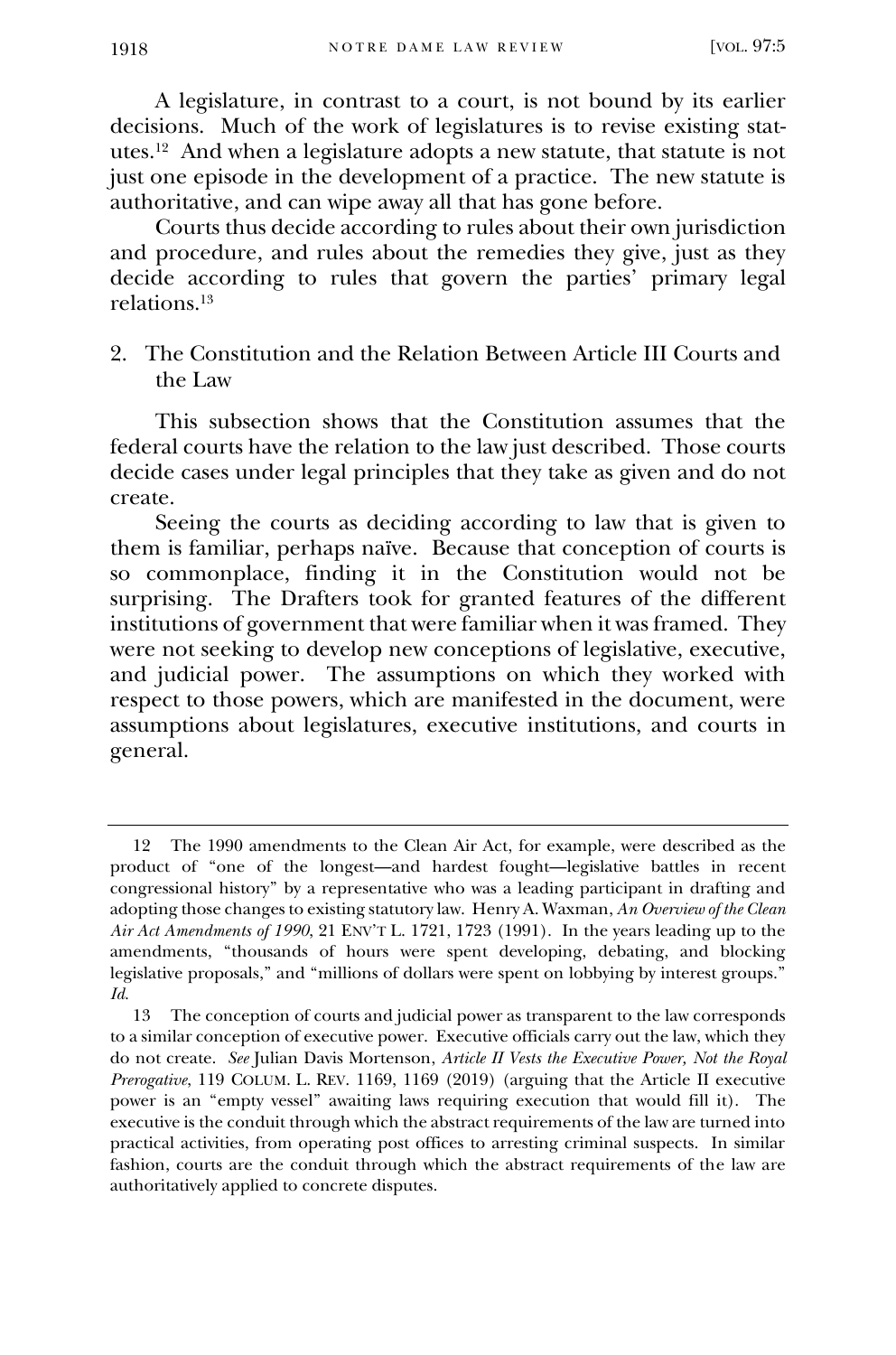A leading example of the relationship between courts and the law appears at the beginning of the jurisdictional list in Article III. Article III provides that the "judicial Power of the United States shall extend to all Cases, in Law and Equity, arising under this Constitution, the Laws of the United States, and Treaties" already made and yet to be made.<sup>14</sup> The Constitution and treaties are written law, produced by a process that does not involve the courts.<sup>15</sup> Federal statutes, which are laws of the United States, are written law created by another process that does not involve the courts.<sup>16</sup>

Article III's list thus shows that courts sometimes decide according to norms that they do not produce the way Congress, the treaty-making process, and the Constitution-making process produce written law. Another part of Article III provides examples of legal rules with a source external to the courts that bind the courts with respect to their own operations. The Treason Clause includes primary law, procedural law, and remedies law. It defines treason, and thereby lays down a rule of primary conduct.<sup>17</sup> The Clause also lays down a rule of evidence, providing that treason convictions require either confession in open court or the testimony of at least two witnesses to the same overt act.<sup>18</sup> And the Clause limits the remedy for treason, ruling out corruption of blood and forfeiture beyond the life of the traitor.<sup>19</sup> That written law can govern judicial procedure and remedies may seem a proposition too obvious to need confirmation, but in any event the Constitution confirms it.

### 3. The Constitution's References to Equity

Article III mentions "equity," but the appearance of that word neither incorporates equity into American law nor authorizes the courts to create or amend equity principles through acts that resemble those of a legislature rather than a court that works with a body of unwritten law.

Article III refers to equity once. It extends the judicial power to "all Cases, in Law and Equity, arising under this Constitution, the

<sup>14</sup> U.S. CONST. art. III, § 2.

<sup>15</sup> *See id*. art. V (setting out process for adopting and amending the Constitution); *id.*  art. II, § 2 (setting out the process for making treaties).

<sup>16</sup> *See id*. art. I, § 7 (setting out process for making federal laws).

<sup>17</sup> *Id.* art. III, § 3 (defining treason).

<sup>18</sup> *Id*. (requiring the testimony of two witnesses to the same overt act, or confession in open court, for conviction of treason).

<sup>19</sup> *Id*. (providing that Congress may declare the punishment for treason but that attainder of treason shall not work corruption of blood or forfeiture except during the life of the person convicted).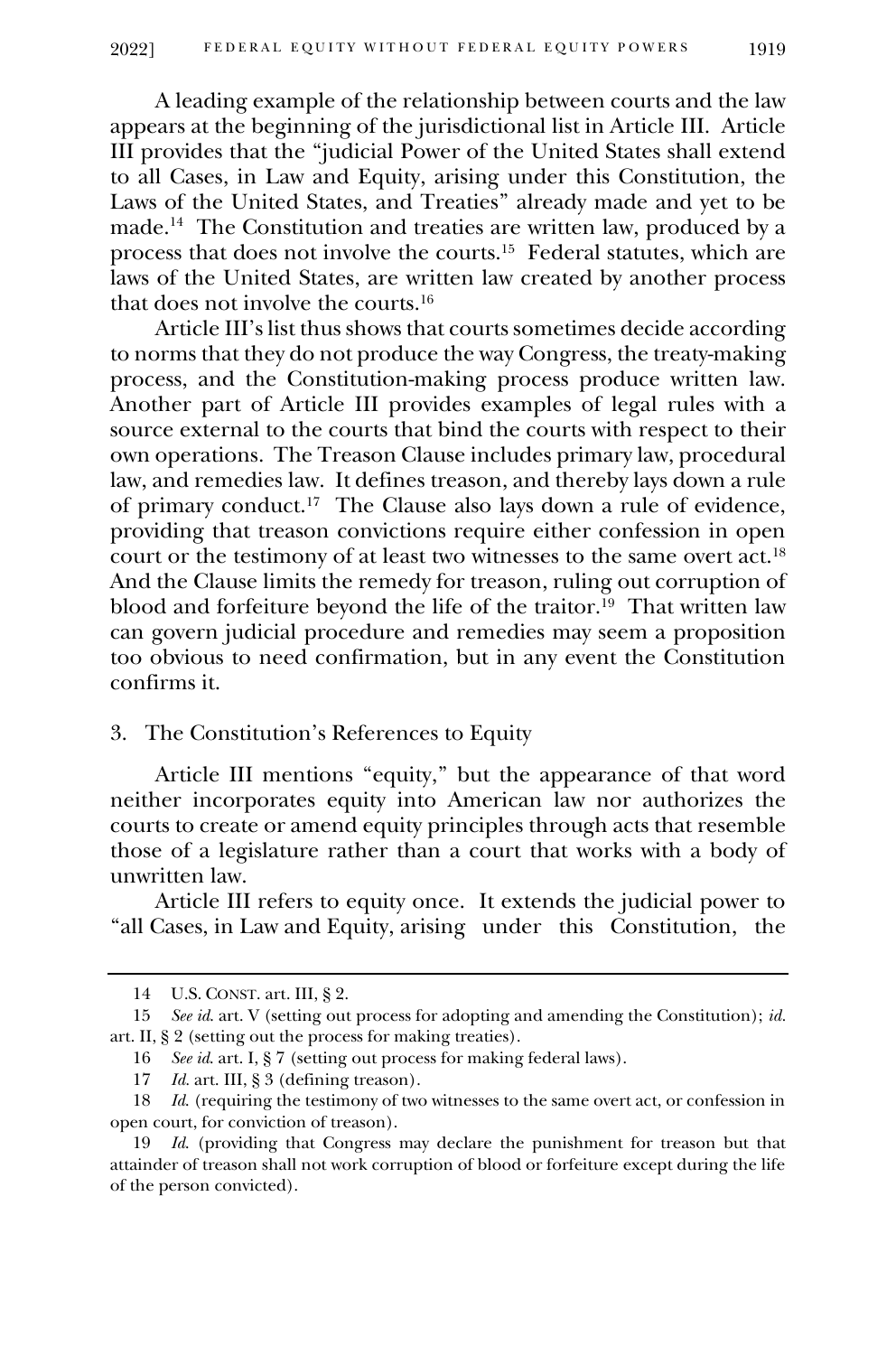Laws of the United States, and Treaties made, or which shall be made, under their Authority."<sup>20</sup> The suggestion that the Constitution thereby adopts equity as it stood in 1788 cannot be sustained. If Article III incorporates equity, it even more clearly incorporates admiralty law. Shortly after conferring the federal-question jurisdiction, Article III extends the judicial power to "all Cases of admiralty and maritime Jurisdiction."<sup>21</sup> The admiralty head of jurisdiction is defined by that body of law, whereas the federal-question jurisdiction is defined by federal law, not equity. The admiralty jurisdiction is thus tied to the substance of admiralty law more closely than the federal-question jurisdiction is tied to the substance of equity. But at the time of the Framing and for more than a century, admiralty law was understood as a body of customary law that was shared by maritime nations generally.<sup>22</sup> Just as admiralty law was an unwritten body of principles to which Article III points but that it does not create or adopt, so is equity.

Besides not adopting equity, Article III's reference to it does not empower the courts to change the principles of equity through legislative-type acts. That reference cannot be the source of lawmaking authority tied to the judicial power because it covers only the federal-question jurisdiction. Article III signals that limited coverage in two ways. First, the last of the case-denominated heads of jurisdiction, admiralty, is itself defined by a body of norms as is the federalquestion jurisdiction. That reference to another body of law defeats any inference that the entire list is governed by the initial mention of law and equity as to federal-question cases. Second, the list has another discontinuity. It switches from cases to controversies, and none of the controversy-denominated heads of jurisdiction mentions equity.<sup>23</sup> That absence is especially striking because in the early decades under the Constitution, federal equity developed mainly in diversity, a controversy-denominated head. Federal courts thus readily exercised equity jurisdiction, and adumbrated equity principles, in cases to which the mention of equity was not relevant. That mention cannot

<sup>20</sup> *Id.* § 2.

<sup>21</sup> *Id*. (extending judicial power to admiralty and maritime cases).

<sup>22</sup> The fundamental contemporary work on the status of admiralty as non-federal general law, and the status of general law in the American legal system, is William A. Fletcher, *The General Common Law and Section 34 of the Judiciary Act of 1789: The Example of Marine Insurance*, 97 HARV. L. REV. 1513 (1984).

<sup>23</sup> *See* U.S. CONST. art. III, § 2 (setting out three categories of "cases" to which the judicial power extends and then listing categories of "controversies" to which the power extends).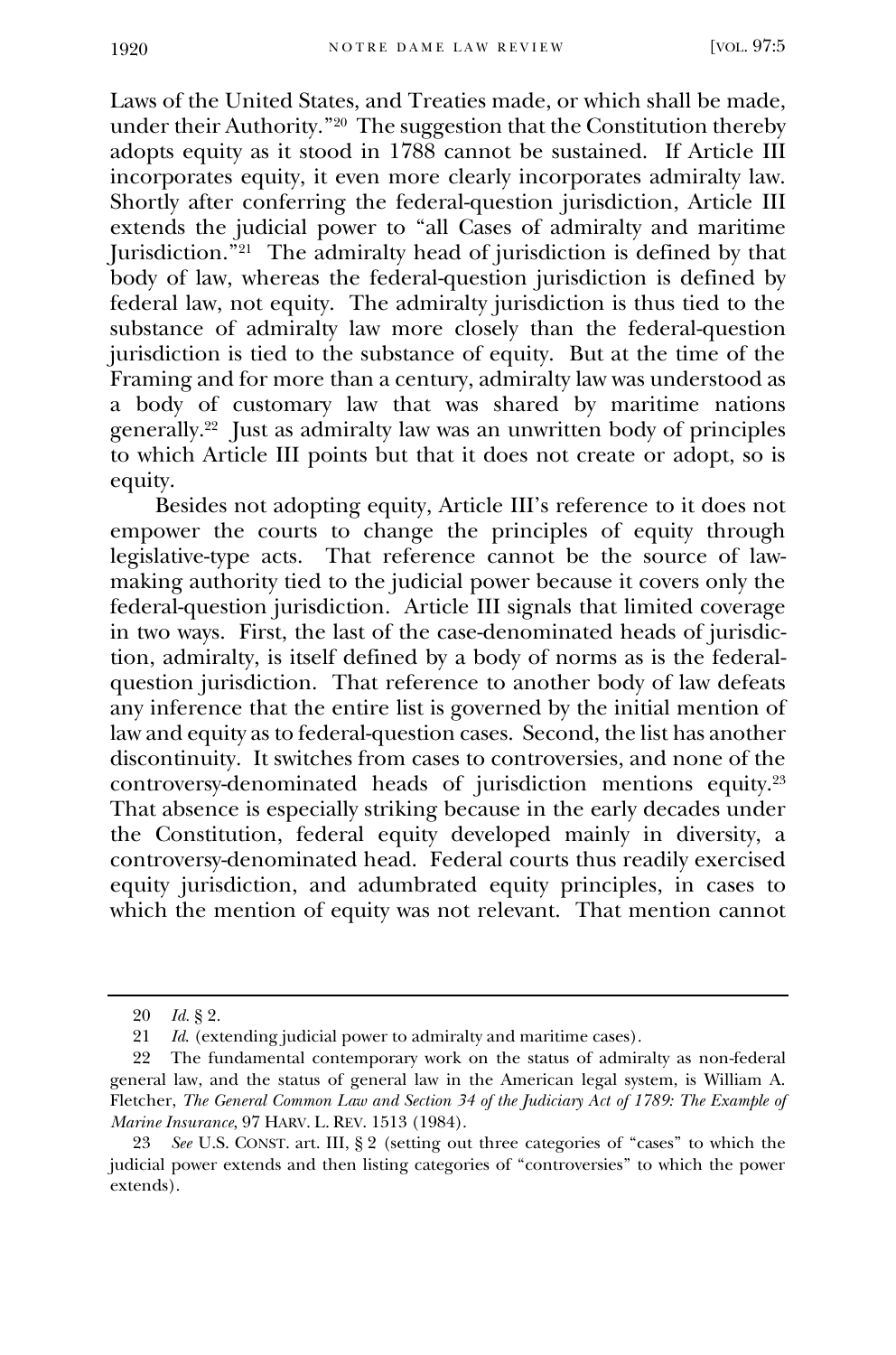be the source of their authority to decide according to, and shape, equity.

Mentioning law and equity in the federal-question jurisdiction performed an important but more modest function.<sup>24</sup> Doing so emphasized that the grant was comprehensive. By resting federalquestion jurisdiction on the substantive law to be applied, the Framers raised a question. How did that way of defining jurisdiction interact with the division of authority between the courts of law and equity that was familiar from English practice? Law and equity might themselves have been seen as distinct bodies of substantive law.<sup>25</sup> The answer was to clarify that the institutional divisions found in the English system did not matter, so that the new federal courts' jurisdiction based on the substance of the law being applied was comprehensive. The question concerning a head of jurisdiction based on the substance of the rules being applied did not arise with respect to other heads of jurisdiction, other than admiralty, which are not so defined. Confirmation that the reference to law and equity was by way of clarification appears in the judiciary provision prepared by the Federal Convention's Committee of Detail. That draft of the Constitution does not mention law and equity.<sup>26</sup> The Committee apparently took that point for granted.<sup>27</sup> .

25 The possibility that law and equity might have been seen as distinct bodies of substantive law was one reason Blackstone went to considerable length to argue that the difference between the two sets of courts concerned their procedures and remedies, not the substance of the legal principles they applied. 3 WILLIAM BLACKSTONE, COMMENTARIES \*436–38 (arguing that law and equity courts share a "parity of law and reason" and are distinguished by "the different modes of administ[e]ring justice in each").

<sup>24</sup> A grant of jurisdiction in equity can be a limit on a court's powers. At the time of the Framing, equity courts gave only equitable and not legal remedies. Had Congress decided to have a wholly divided lower-court bench, it could have given federal equity courts jurisdiction only in equity. It has never done that. The one court the Constitution itself establishes, the Supreme Court of the United States, is a court of law, equity, and admiralty. The Federal Convention considered separate supreme courts of law, equity, and admiralty, but decided instead to establish one highest court. *See Trump v. Hawaii*. 138 S. Ct. 2392, 2424–28 (2018) (Thomas, J., concurring).

<sup>26</sup> 2 THE RECORDS OF THE FEDERAL CONVENTION OF 1787, at 186–87 (Max Farrand ed., 1911) (extending federal jurisdiction to a list of cases, some defined by the substantive law to be applied, such as "all cases arising under laws passed by the Legislature of the United States," without mentioning law or equity in any of the heads of jurisdiction).

<sup>27</sup> The Committee of Detail consisted of John Rutledge, Edmund Randolph, Nathaniel Gorham, Oliver Ellsworth, and James Wilson. *Id.* at 97 (listing members of the Committee of Detail). The Committee had considerable legal sophistication; three of its members*—*Rutledge, Ellsworth, and Wilson*—*later would serve on the Supreme Court of the United States. *See* DAVID P. CURRIE, THE CONSTITUTION IN THE SUPREME COURT: THE FIRST HUNDRED YEARS, 1789–1888, at 3–4 (1985) (listing Rutledge, Wilson, and Ellsworth as Justices). Randolph served as Attorney General under Washington. *See* DAVID P. CURRIE,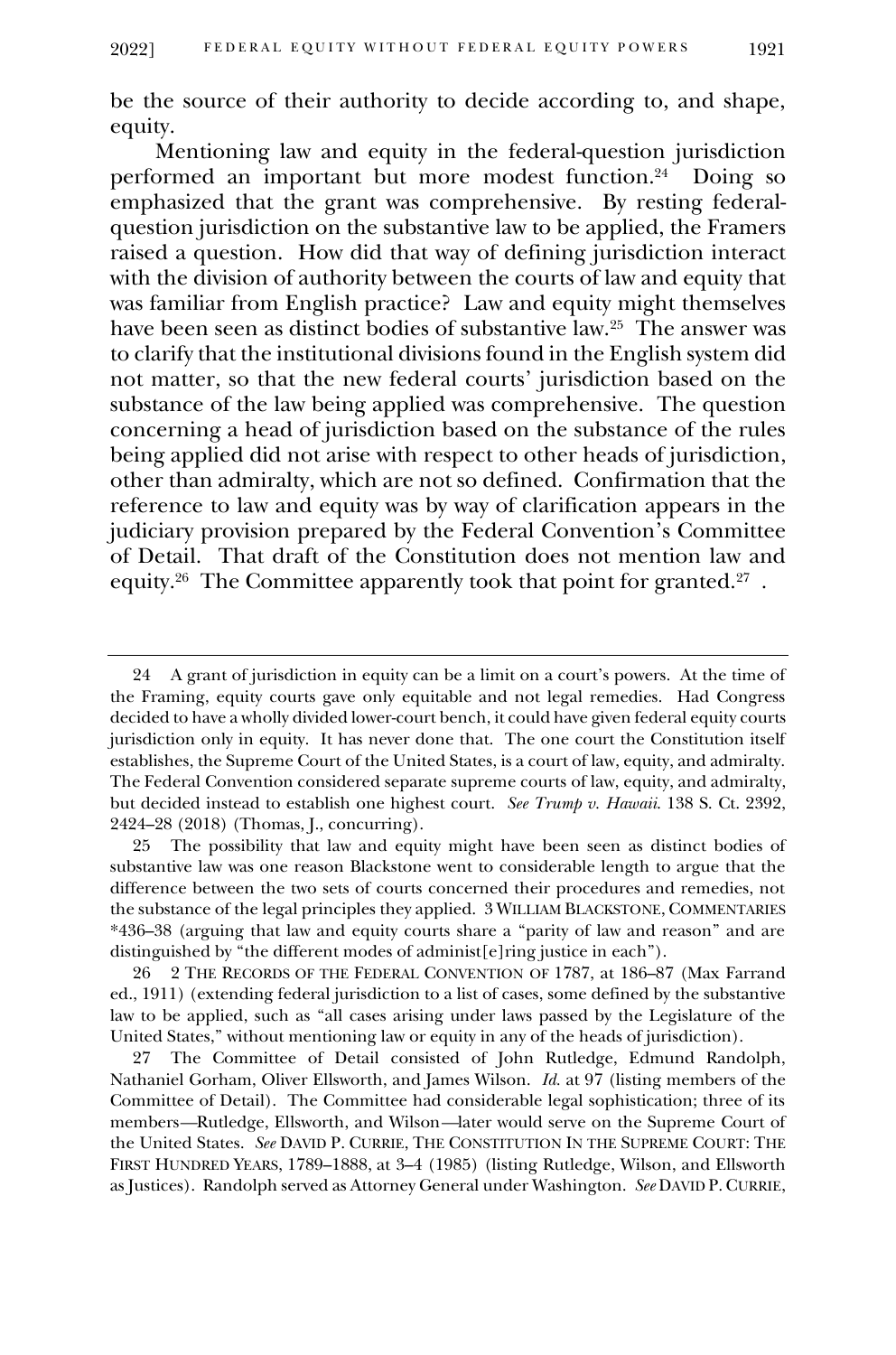4. Judicial Power and Equitable Power

I now bring the threads together and explain how the federal courts do and do not have equity powers. They have judicial power, which enables them to decide under the applicable law. When remedies law applies, it calls for courts to take steps that change legal relations. Those steps are taken with judicial power. With the same power, courts conclusively apply primary law that comes from the Constitution, federal statutes, treaties, state law, or foreign law. Judicial power enables courts to decide cases and take all the steps needed to do so. Possessing judicial power, courts have the authority to give remedies, including equitable remedies. In that sense and only that sense do they have equitable powers.

From the beginning, the federal courts have assumed that their remedial authority includes giving the remedies known to the unwritten principles of equity as those principles existed when the federal courts began and have been developed since. Unwritten federal equity is thus part of the body of norms, external to the courts, that they apply using judicial power. That is the situation that the federal courts describe when they say that they have equitable powers. In saying so, they are correct.

But the statement that federal courts have equity powers is not correct if taken to mean that their remedial authority has some source other than the unwritten law as modified by statute and other sources of binding norms

### II. THE RELEVANCE AND IRRELEVANCE OF FRAMING-ERA EQUITY

One current debate concerns what might be called equity originalism. The debate turns on the relevance today of the content that equity had when the Constitution was adopted. An example of the issues and their importance relates to so-called universal injunctions—injunctions that affect the defendant's conduct with respect to everyone, not only the parties before the court. One argument against universal injunctions is that they were unknown at the time of the Framing, that the Constitution adopts the principles of equity as they stood when it was adopted, and that therefore federal courts have no authority to give that relief.<sup>28</sup>

THE CONSTITUTION IN CONGRESS: THE FEDERALIST PERIOD, 1789–1801, at 154 n.168 (1997) (referring to Randolph as the Attorney General).

<sup>28</sup> Justice Thomas expressed doubts about universal injunctions, on grounds related to equity as it stood at the time of the Framing, without conclusively taking a position on the question, in a concurring opinion in *Trump v. Hawaii*. 138 S. Ct. 2392, 2424–28 (2018)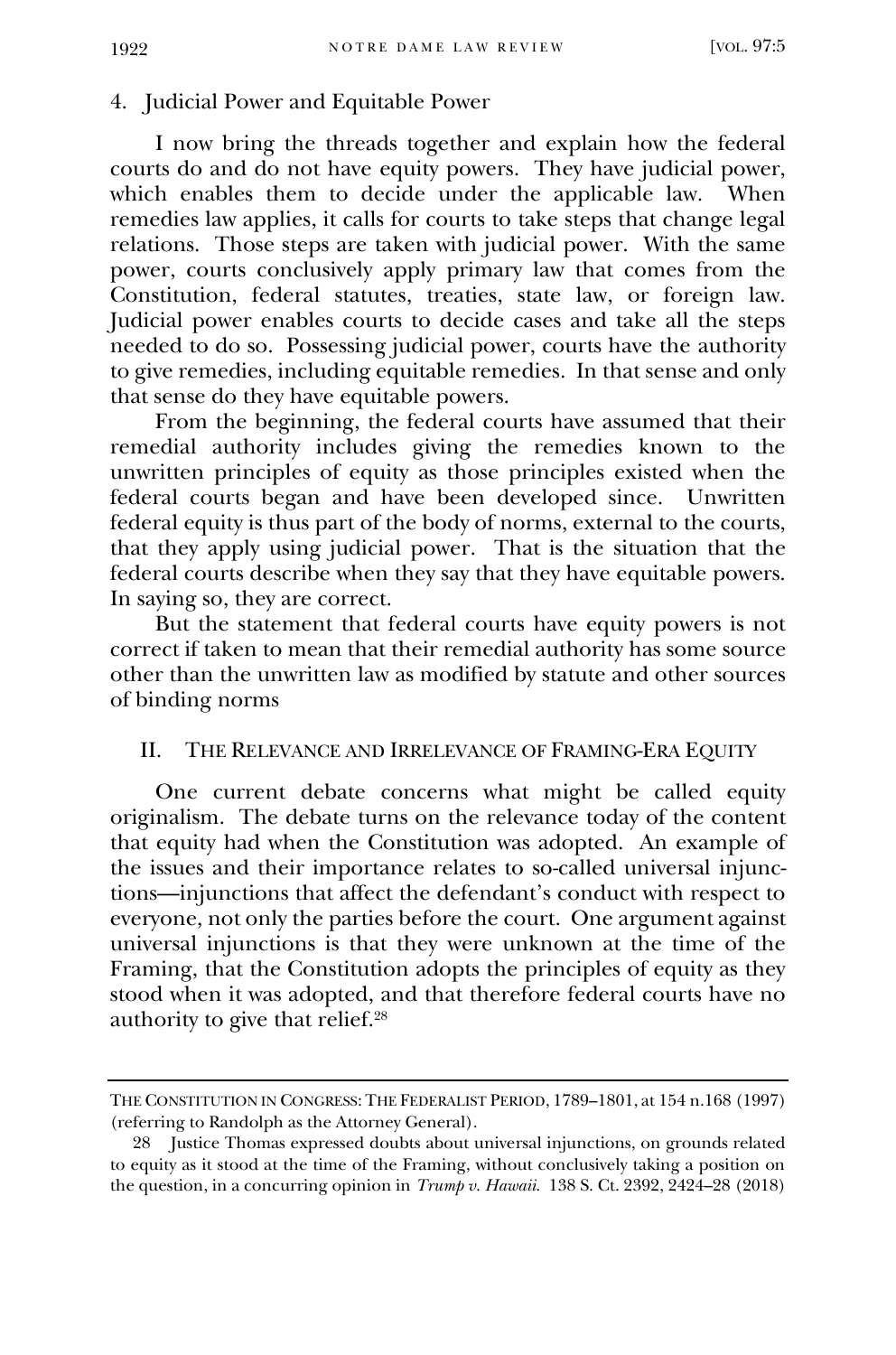The status of equity as a body of norms that are neither found in the Constitution nor made by the courts has implications for the significance of equity's content when the Constitution was adopted. I discuss two. Equity as it stood at the time of the Framing is irrelevant in one respect but relevant in another.

#### *A. The Status of Equity as Sub-Constitutional Law and Equity Originalism*

One criticism of innovations in equitable remedies, such as universal injunctions insofar as they are innovations, is that the content of equity was fixed when the Constitution was adopted and does not allow for innovation. The major premise of that argument—that rules fixed by the Constitution may not be changed by legislatures or courts—is of course correct. But the minor premise—that equitable principles were fixed by the Constitution—is not correct.<sup>29</sup>

As this Article has explained, equity was a body of unwritten law when the Constitution was adopted. Article III did not enact equity any more than it enacted the common law. Equitable remedies principles had the same place in the legal hierarchy as the general law merchant and the law of admiralty. Those principles could be changed by exercises of legislative power. To the extent that courts may develop equitable principles through their decisions, they were free to do so.

#### *B. Framing-Era Equity and the Article III Judicial Power*

Framing-era equity nevertheless bears on important constitutional issues concerning Article III. Article III does not adopt the principles of equity or empower courts to do so. Rather, Article III extends federal judicial power to listed cases and controversies.<sup>30</sup> According to longstanding interpretation, Article III thereby limits the courts it empowers. They may exercise only judicial power, and may do so only by deciding the kinds of proceedings that qualify as cases or

<sup>(</sup>Thomas, J., concurring) (discussing difficulties raised by the arguable departure of universal injunctions from Framing-era equity practice).

<sup>29</sup> Justice Scalia's opinion for the Court in *Grupo Mexicano de Desarrollo, S.A. v. Alliance Bond Fund, Inc.*, treats the content of equity at the time of the Framing as imposing limits on permissible judicial innovation in equity, 527 U.S. 308, 322 (1999) (stating that equitable "flexibility is confined within the broad boundaries of traditional equitable relief"), but distinguishes the courts' authority to innovate from that of Congress. *Id*. at 329 (leaving "any substantial expansion of past practice to Congress.").

<sup>30</sup> U.S. CONST. art. III, §2.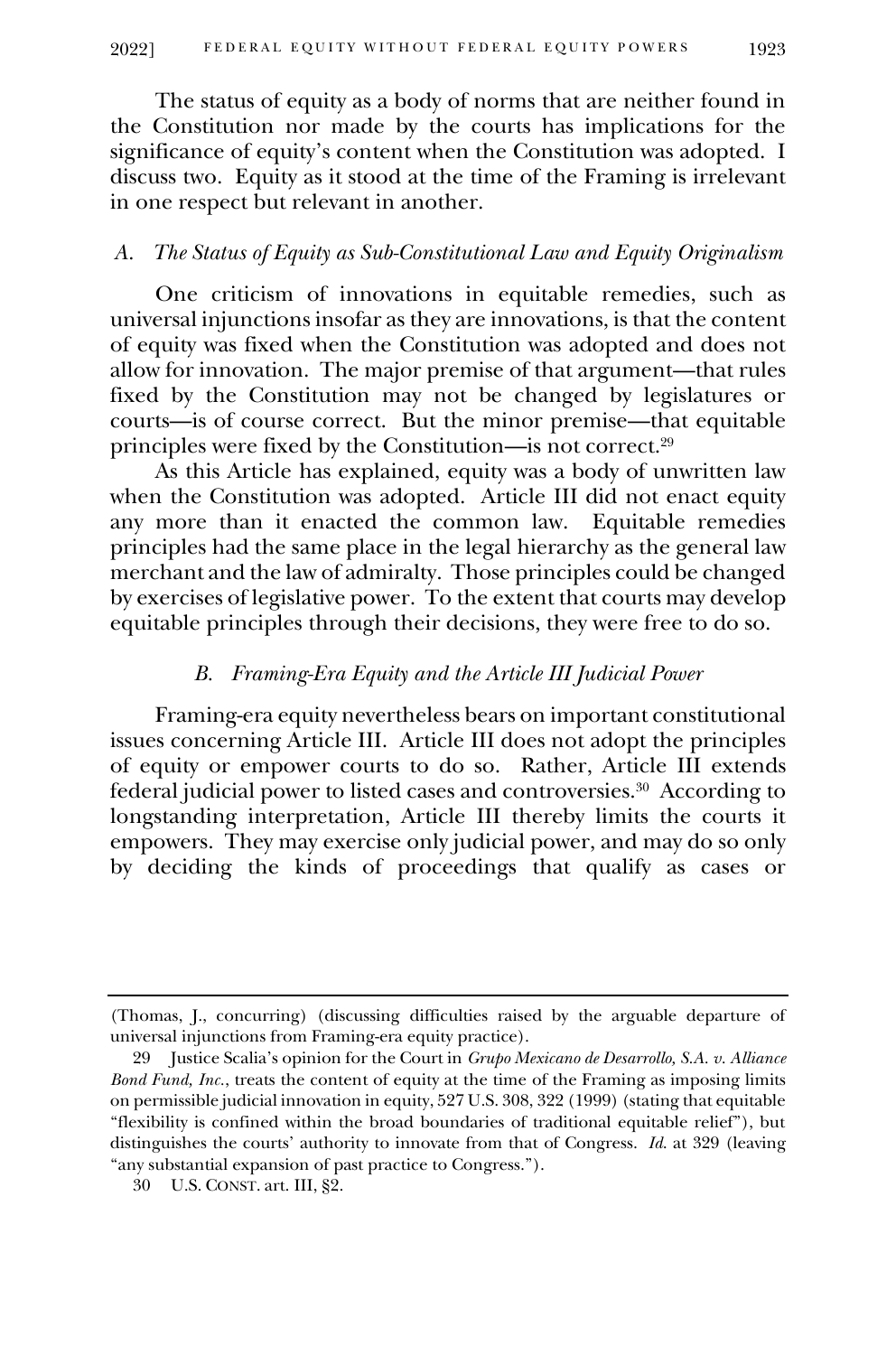controversies. If a court is asked to decide a legal issue in some other kind of proceeding, it may not do so.<sup>31</sup>

Like many concepts, cases and controversies and judicial power are in part understood inductively. Established examples of the concept perform two functions in understanding the abstractions involved. First, an established example is presumptively within the concept. Second, generalization from the common features of familiar instances provides information about the abstract concept and its limits.

When Article III was adopted, many forms of legal proceeding were familiar and hence recognized as cases or controversies subject to judicial power. Equity proceedings were a major part of that body of recognized exercises of judicial power.<sup>32</sup> Framing-era equity thus provides examples that figure in fleshing out the abstract terms the Constitution uses.

The current debate over so-called universal injunctions provides an example of the bearing of Framing-era equity on the meaning of Article III. A universal injunction is one that controls the defendant's behavior as to everyone, not only the plaintiff or plaintiffs.<sup>33</sup> The primary constitutional objection to universal injunctions is that because courts resolve cases and controversies between parties, remedies must be confined to parties. One response is that when the Constitution was adopted, forms of universal injunctions were available. Bills of peace, for example, are argued to have been equitable relief to non-parties.<sup>34</sup> A counter response is that bills of peace were a precursor of today's class actions, in which the number of parties can be large but relief runs only to parties.<sup>35</sup>

In understanding Article III on the issue of universal injunctions, both presence and absence at the time of the Framing can matter. A Framing-era equitable practice that constitutes a universal injunction as understood today—which bills of peace may or may not—would be strong evidence that the relevant concepts included universal injunctions. Inference from absence is less direct, but also possible. If

<sup>31</sup> *See* Allen v. Wright, 468 U.S. 737, 750 (1984) (stating that the case or controversy requirement of Article III is a source of constitutional jurisdictional limitations such as the requirement of standing).

<sup>32</sup> *Trump v. Hawaii*. 138 S. Ct. at 2646 (Thomas, J., concurring).

<sup>33</sup> *See* Samuel L. Bray, *Multiple Chancellors: Reforming the National Injunction*, 131 HARV. L. REV. 417, 419 n.5 (2017).

<sup>34</sup> *See* Brief of Respondent at 79, Trump v. Hawaii, 138 S. Ct. 2392 (2018) (No. 17-965) (pointing to bills of peace as Framing-era equity practice similar to universal injunctions).

<sup>35</sup> *See* Bray, *supra* note 33, at 426 (arguing that bills of peace are analogous to today's class actions, not universal injunctions).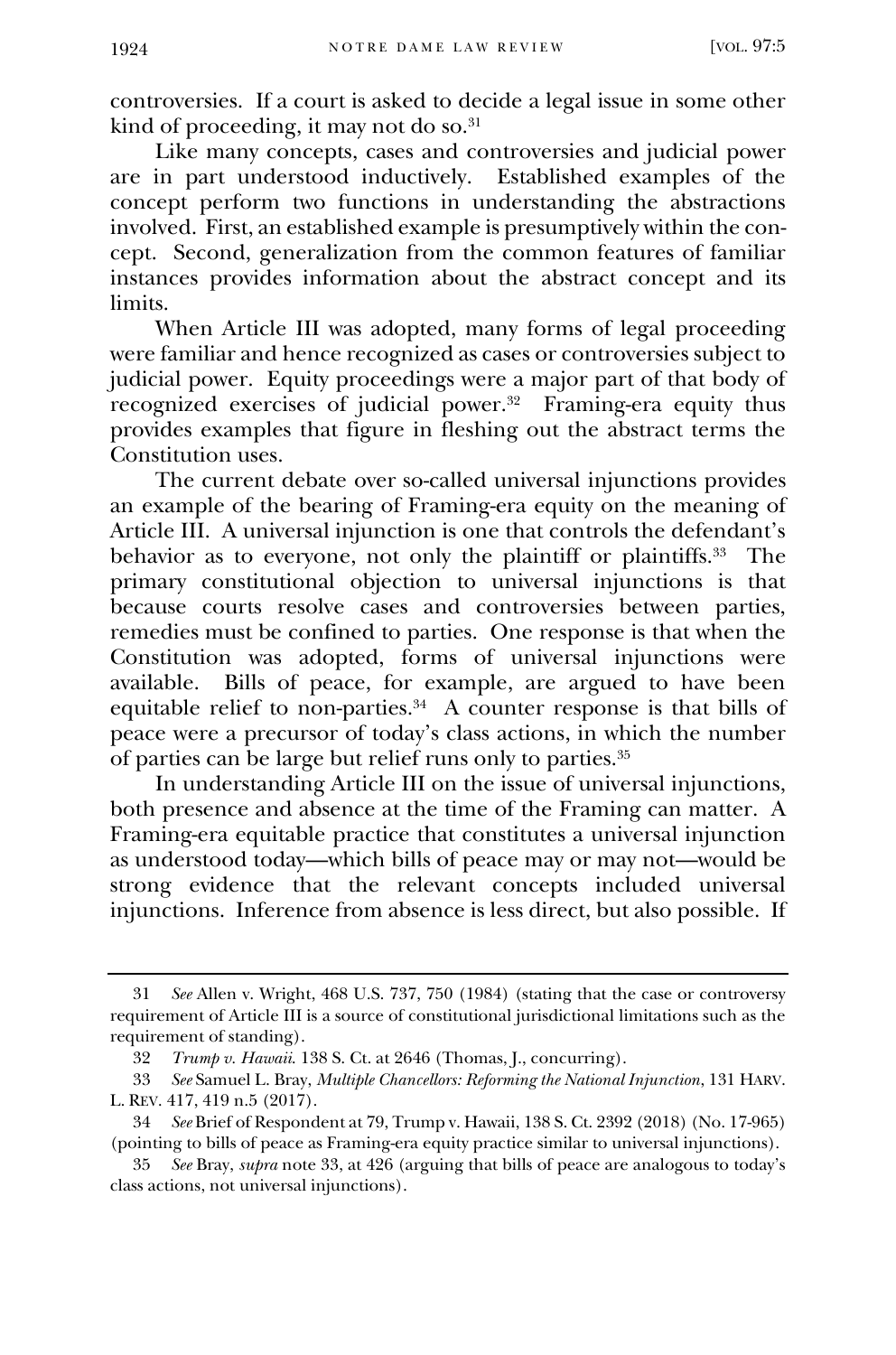the equitable remedies that were familiar in the late eighteenth century have a common feature, induction from that common feature to the abstract concepts is reasonable. A common feature of being party specific, if found in then-established equitable remedies, would support the inference that party specificity is a component of the abstract concepts of cases and controversies.

Equity practice from the time of the Framing thus can provide significant information about the content of Article III, even though that content does not include the principles of equity themselves.

### III. CONGRESS'S AUTHORITY TO MODIFY THE LAW OF REMEDIES AND THE LIMITS OF THAT AUTHORITY

A correct understanding of federal equity has implications for congressional power concerning federal remedies law. That power is constrained, but the constraints do not come from separation of powers. Rather, the constraints come from the relations between primary law and the law of remedies.

If the Constitution itself incorporated or adopted the principles of equity, then Congress's power over federal equitable remedies would be limited. Congress cannot alter legal rules that come from the Constitution. Congress cannot change the term of senators from six to eight years. And even if the intrinsic flexibility of equity allows some congressional development of principles that the Constitution itself adopts, that development would be limited to the basic contours the Constitution sets out. In similar fashion, if the Constitution conferred equity-making power on the courts, Congress would not be able to override the courts' exercises of that power. Congress cannot countermand the exercise of powers vested elsewhere by the Constitution. Congress cannot, for example, decide who may and who may not receive a pardon.<sup>36</sup> The President makes those decisions.

As explained above, the Constitution does not incorporate equity, nor does it empower the courts to make equity principles the way it empowers Congress to legislate and the President to grant pardons. When Congress legislates concerning equitable remedies in federal court, it does not seek impermissibly to modify rules created by the Constitution, nor does it trench on another branch's power.

Congress's power over federal equity nevertheless is significantly limited, because it sometimes is a power only over remedies and not the primary rule. Congressional power to legislate concerning remedies in federal court has three main sources. First, Congress sometimes

<sup>36</sup> *See* United States v. Klein, 80 U.S. 128 (13 Wall. 1872) (holding that Congress may not undo the effect of a presidential pardon).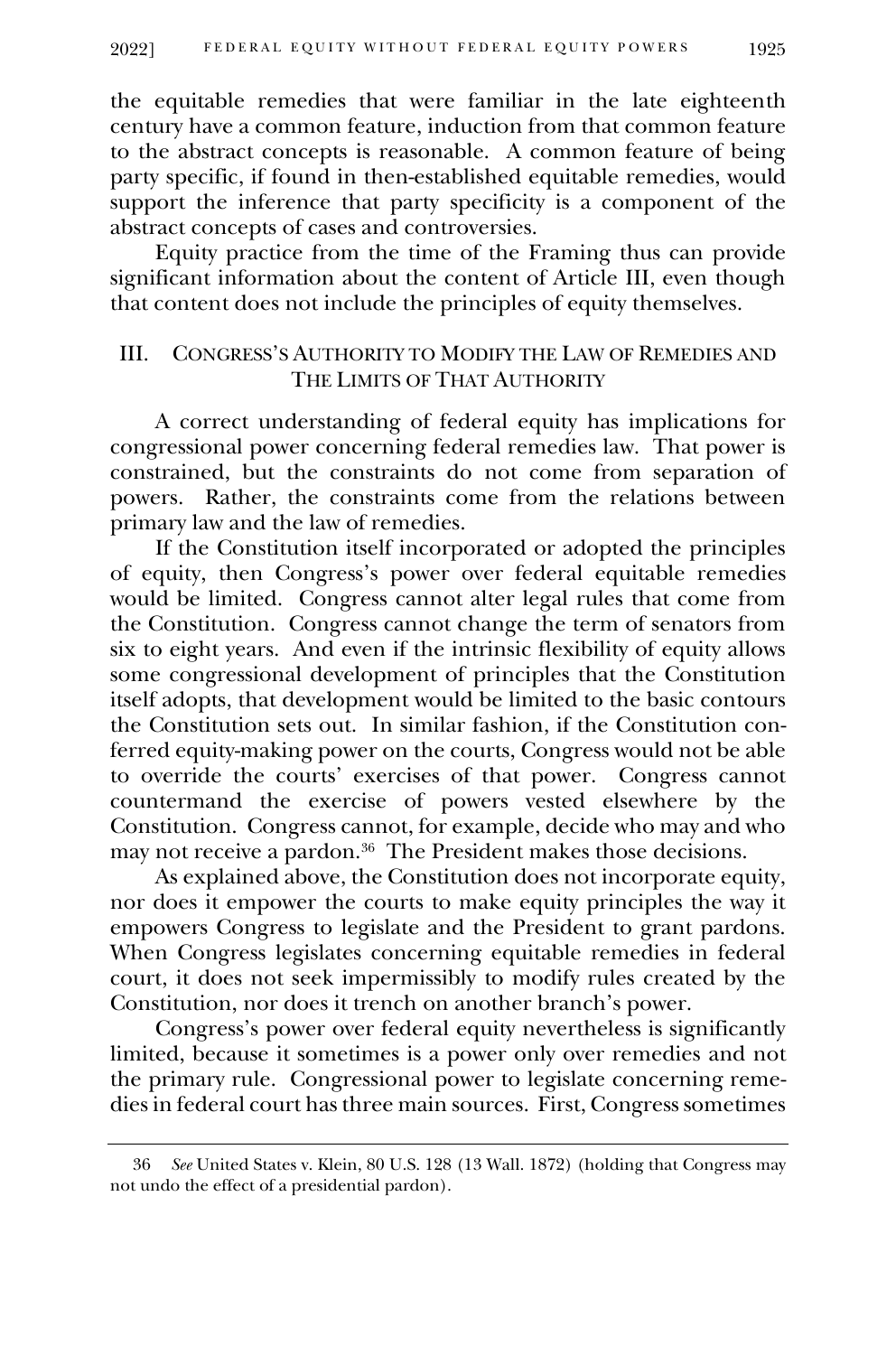has the power to choose the primary rule, as for example when it regulates commerce.<sup>37</sup> Second, several constitutional amendments lay down rules and give Congress power to enforce them.<sup>38</sup> Third, under the so-called horizontal scope of the Necessary and Proper Clause, Congress has power to supply the law of remedies the federal courts  $use<sup>39</sup>$ 

In the latter two categories, Congress has power over the remedy but not over the primary rule. The Thirteenth Amendment's prohibition on slavery and involuntary servitude is not subject to congressional modification, but Congress has power to enforce it. 40 Many cases in federal court turn on primary law that Congress does not control, notably the Constitution and state law, but Congress can supply the applicable law of remedies.

Congress's remedy-only powers pose a danger of improper expansion of congressional authority, but not an expansion into zones of decision exclusively within the judicial power. Rather, the danger arises because a power over the remedy can in practice amount to a power over the content of the primary rule. As Holmes's Bad Man understands, if the only remedy for breach of contract is expectation damages, promisors in effect have an option to perform or pay, and not a duty to perform.<sup>41</sup> As Holmes of course understood, prospective injunctions have practical effects that are different from the effects of the retrospective monetary remedies characteristically given at law.<sup>42</sup> Prospective injunctions closely resemble primary duties of conduct: they direct the defendant to take specified actions, and are backed by the threat of punitive and not only compensatory sanctions via contempt.<sup>43</sup> As a result, an injunction can for practical purposes amount to a substitute for the primary rule it enforces.

<sup>37</sup> *See* U.S. CONST. art. I, § 8 (granting Congress the power to regulate commerce).

<sup>38</sup> *See*, *e.g.*, *id.* amend. XIII, § 2 (granting Congress the power to enforce the amendment through appropriate legislation).

<sup>39</sup> *See id.* art. I, § 8 (granting Congress power to make all laws necessary and proper to carry into execution its own powers and those of other departments of the federal government).

<sup>40</sup> *See id.* amend. XIII.

<sup>41</sup> *See* Oliver Wendell Holmes, Jr., *The Path of the Law*, 10 HARV. L.REV. 457, 462 (1897) (explaining that to the bad man "[t]he duty to keep a contract at common law means a prediction that you must pay damages if you do not keep it,—and nothing else").

<sup>42</sup> When Holmes referred to the duty to keep a contract "at common law," he spoke with his characteristic precision and brevity. He was not talking about specific performance. *Id.*

<sup>43</sup> *See* 18 U.S.C. § 402 (2018) (making violation of a federal court's order the crime of contempt).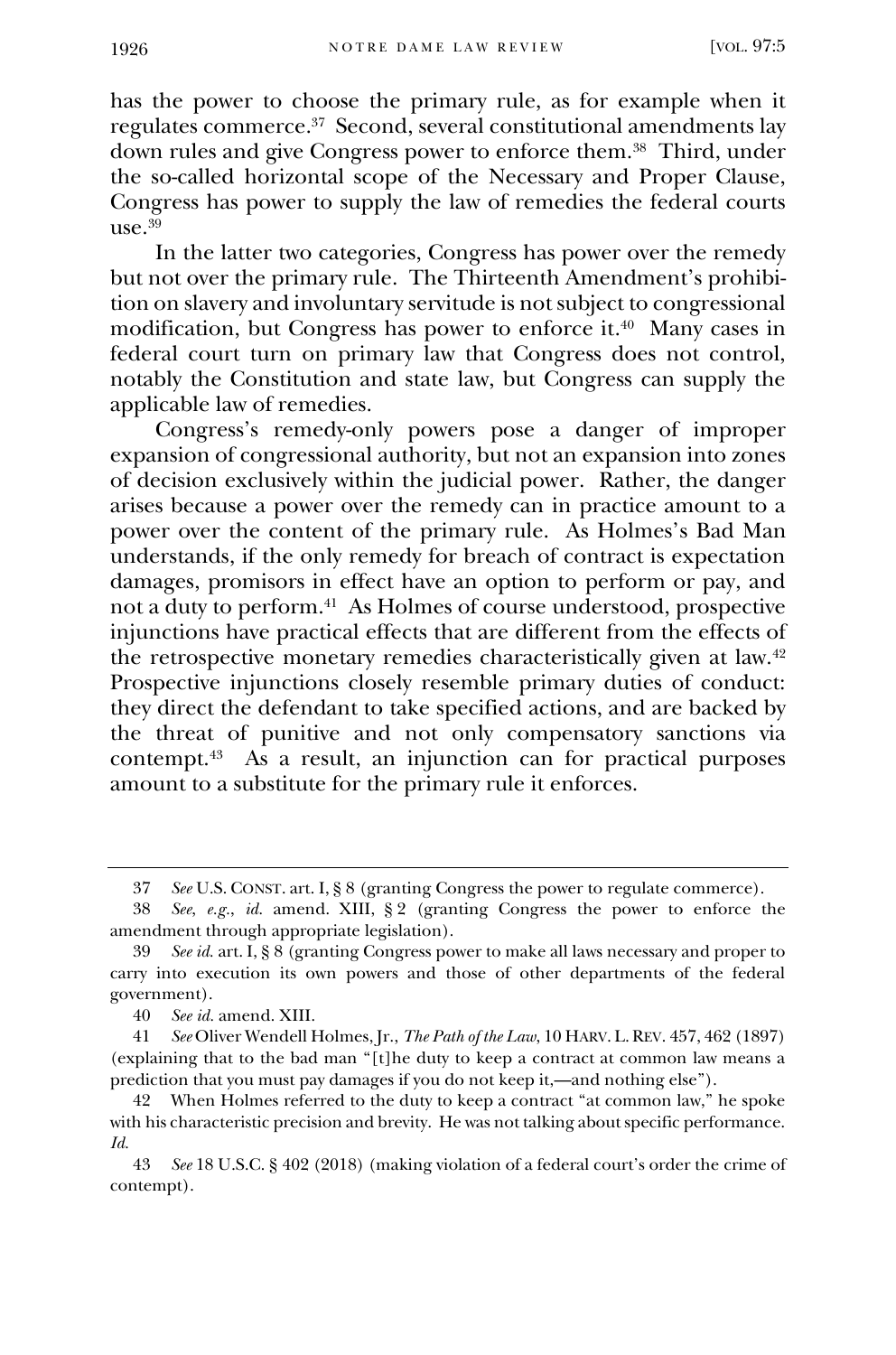An instructive illustration of the problem of blurring the line between power over remedies and power over primary law comes from one of the three companion cases to *Brown v. Board of Education*. 44 In *Belton v. Gebhart*<sup>45</sup> the nation's preeminent equity tribunal rejected school segregation without rejecting the principle of primary law that separate but equal education was constitutional.<sup>46</sup> Chancellor Seitz concluded that the only way to ensure education of equal quality for all students was to desegregate the Delaware schools. He therefore entered a remedial order directing the creation of unitary school systems.<sup>47</sup> The Chancellor took equal educational quality as the plaintiffs' rightful position and devised a remedy that would achieve that position. In Seitz's view, ending segregation was the only way to achieve the rightful position.<sup>48</sup> The Court of Chancery thus in effect resolved the great issue of the constitutionality of separate-but-equal schools while rejecting separation only through the remedy, not in the primary rule. Power over the remedy can amount to power over the rule.

Another example of how power over the remedy can amount to power over the primary rule comes from the nineteenth century. In *Belton*, the law of remedies can be said to have expanded a primary right. In the previous century, a major issue under the Contracts Clause was the danger that the law of remedies might be used in effect to contract primary rights. Under the Contracts Clause, states may not pass laws that "impair[] the Obligation of Contracts." 49 Even before Holmes, judges and lawyers understood human nature well enough to know that the obligation of a contract is found in the remedies as well as the primary duty to perform. When states abolished imprisonment for debt, some creditors objected that their debtors' obligations had been impaired because the remaining remedies were substantially weaker.<sup>50</sup> The Supreme Court found that some legislative changes in remedies might amount to impairments, but that the elimination of imprisonment for debt did not do so.<sup>51</sup> Strong enough remedies

<sup>44</sup> 347 U.S. 483 (1954).

<sup>45</sup> 87 A.2d 862 (Del. Ch. 1952), *aff'd*, 91 A.2d 137 (Del. 1952).

<sup>46</sup> *Id.* at 869–70.

<sup>47</sup> *Id.* at 868, 871 (requiring desegregation as a remedy for inequality and rejecting a remedy that would be limited to equalization).

<sup>48</sup> *Id.* at 871.

<sup>49</sup> U.S. CONST., art. I, § 10 (providing that no state shall pass any law "impairing the Obligation of Contracts").

<sup>50</sup> *See* Mason v. Haile, 25 U.S. (12 Wheat.) 370, 372 (1827).

<sup>51</sup> *See id.* at 381 (finding that release of debtors from prison operates only on the remedy, and only on part of the remedy, and does not impair the obligation of the contract).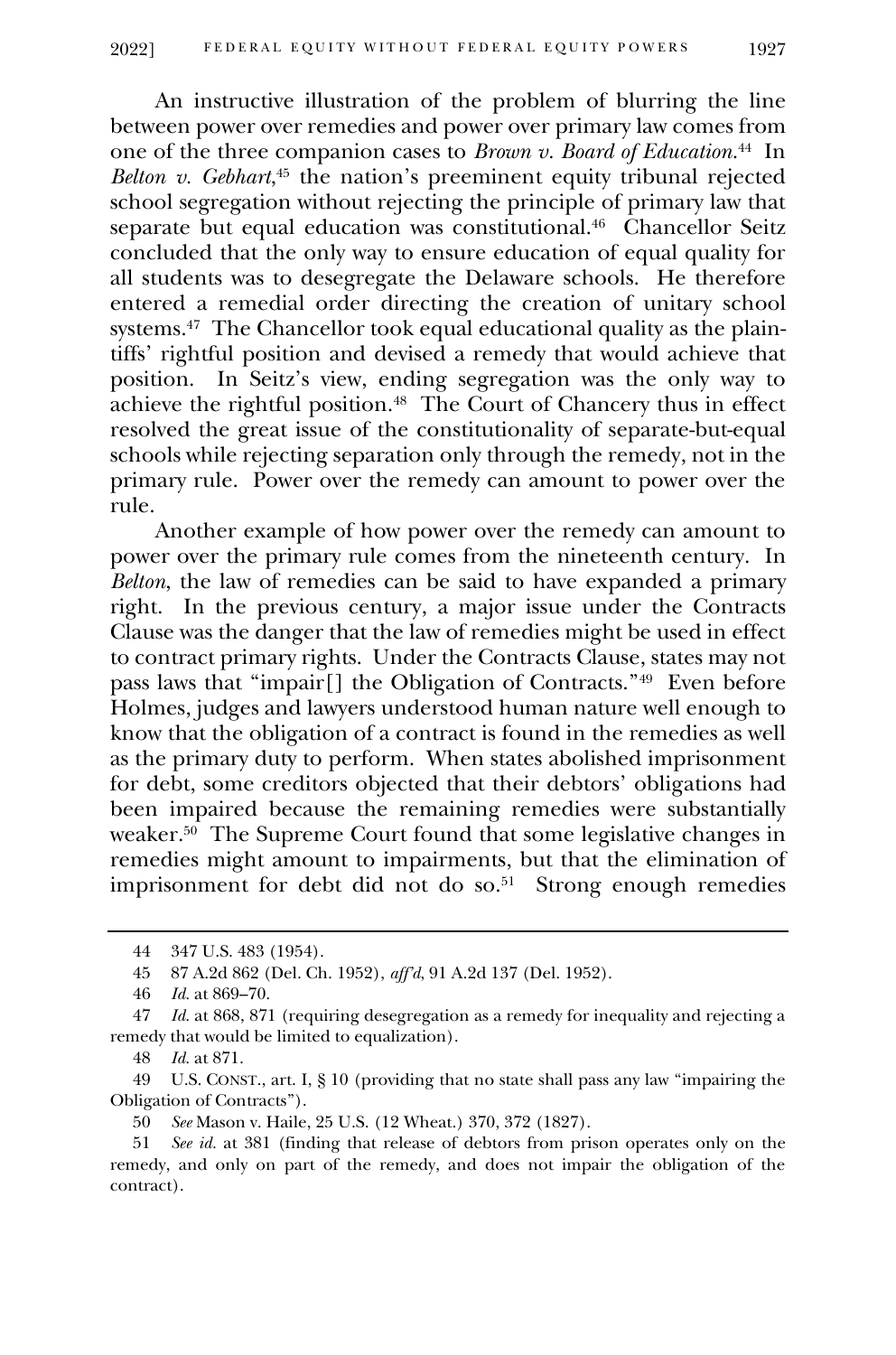remained to enforce debtors' primary obligations. Some effective remedy had to be available, because of the close connection between right and remedy.<sup>52</sup>

*Belton* and the debtors' prison cases did not involve congressional power over remedies, but similar problems can arise when Congress has power over the remedy and not over the primary rule. In cases like *Katzenbach v. Morgan*<sup>53</sup> and *City of Boerne v. Flores*, <sup>54</sup> the danger is that Congress is using its enforcement power in effect to change a constitutional rule. Congress has no power over the substance of the Constitution.

The Constitution is not the only body of law that Congress has no power to modify. Rights created under state law are subject to congressional control only to the extent the Constitution grants Congress power to affect those rights. Were Congress to change the law of remedies in federal court by eliminating an important contract remedy in diversity cases with state-law contract rights at issue, the danger would be that it was in effect changing state-law private rights over which Congress has no power. Congress may neither expand nor contract rights created by the Constitution, and in the absence of an enumerated power over the law at issue, it may neither expand nor contract private rights created by state law.

When Congress has power over the remedy but not the primary rule, any threat is to the principle of enumerated powers, which has an important federalism component, and to the legal advantages created and protected by sources of law that Congress has no power to change. The threat is not to the judicial power.

*Whole Woman's Health v. Jackson*, <sup>55</sup> from 2021, provides a useful example of the issues connected with changes in the law of remedies that have important effects on primary legal positions. In its S.B. 8 statute, Texas undertook to eliminate a familiar remedy: the anticipatory suit for injunctive and declaratory relief, brought by a regulated party against an enforcement official, designed to raise the constitutional issues that would arise with the parties reversed in an

<sup>52</sup> *See* Bronson v. Kinzie, 42 U.S. (1 How.) 311, 316 (1843) (discussing the line between permissibly changing remedies and impermissibly impairing the obligation of a contract).

<sup>53</sup> 384 U.S. 641, 64859 (1966) (approving a broad rule enforcing the Fourteenth Amendment).

<sup>54</sup> 521 U.S. 507, 532 (1997) (finding that the Religious Freedom Restoration Act had gone beyond enforcing the Fourteenth Amendment and had impermissibly changed the primary rule).

<sup>55</sup> 142 S. Ct. 522 (2021).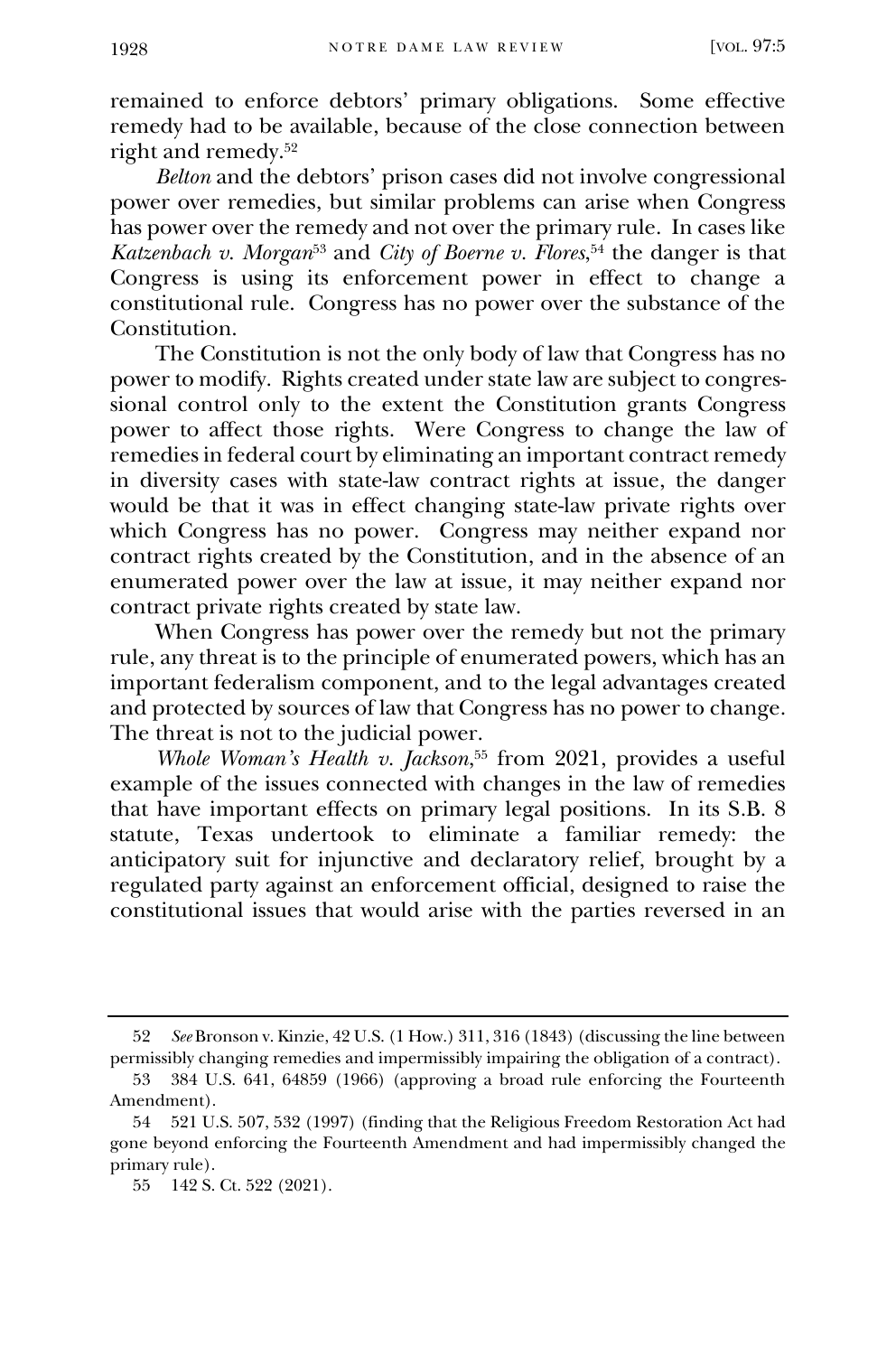enforcement proceeding.<sup>56</sup> As the Supreme Court has explained, preenforcement review of that kind is a very useful remedy. If they can bring anticipatory proceedings, regulated parties can avoid the risk associated with violating an arguably unconstitutional rule and raising their defense as enforcement defendants.<sup>57</sup> The risk is that the rule will be found constitutional and a sanction imposed. In light of that risk, regulated parties might comply with an unconstitutional rule, which then would never come before the courts.<sup>58</sup>

The limits of congressional power over remedies alone would matter were Congress to restrict anticipatory proceedings in federal court in constitutional cases or cases governed wholly by state law. I will not offer a full treatment of that issue here, but will seek to identify a crucial question, one that goes to the heart of equity and federal equity. The question is whether the *Ex parte Young*-type anticipatory proceeding is always an additional remedy that goes beyond the Constitution's requirements, or is sometimes constitutionally mandatory.<sup>59</sup> I will briefly sketch the argument that the remedy is discretionary and the argument that it is constitutionally mandatory.

*Ex parte Young* itself uses standard equitable analysis, and thereby illustrates how its anticipatory remedy can be seen as additional and not required. In *Young*, the regulated parties were railroads subject to a rate regulation adopted by the Minnesota legislature that was enforced with strong penalties if it was violated.<sup>60</sup> As with Texas's S.B. 8, one goal of Minnesota's strong penalties was to keep the railroads from violating the regulation and raising a constitutional defense in an enforcement proceeding.<sup>61</sup> As Justice Peckham explained in *Young*, that defense was the equity plaintiffs' remedy at law.<sup>62</sup> The dangers of violating and defending made that remedy inadequate, and justified an injunction that would obviate the need to violate the rate regulation.<sup>63</sup>

60 *See id.* at 127–29.

62 *See id.* at 141–42.

63 *See id.* at 163–65 (finding that the inadequacy of the remedy at law of violating the regulation and defending in an enforcement proceeding justified equitable relief).

<sup>56</sup> *See id*. at 530–31 (describing the enforcement system for S.B. 8, the Texas regulation of abortion at issue).

<sup>57</sup> *See* Abbott Lab'ys v. Gardner, 387 U.S. 136, 153 (1967).

<sup>58</sup> *See id.* (explaining that preenforcement review of regulations allows regulated parties to avoid the choice between complying with the rule and violating it and running the risk of penalties).

<sup>59</sup> The Court approved anticipatory injunctive proceedings raising a constitutional challenge to a regulatory statute in *Ex parte Young*, 209 U.S. 123, 168 (1908).

<sup>61</sup> *See id.* at 141.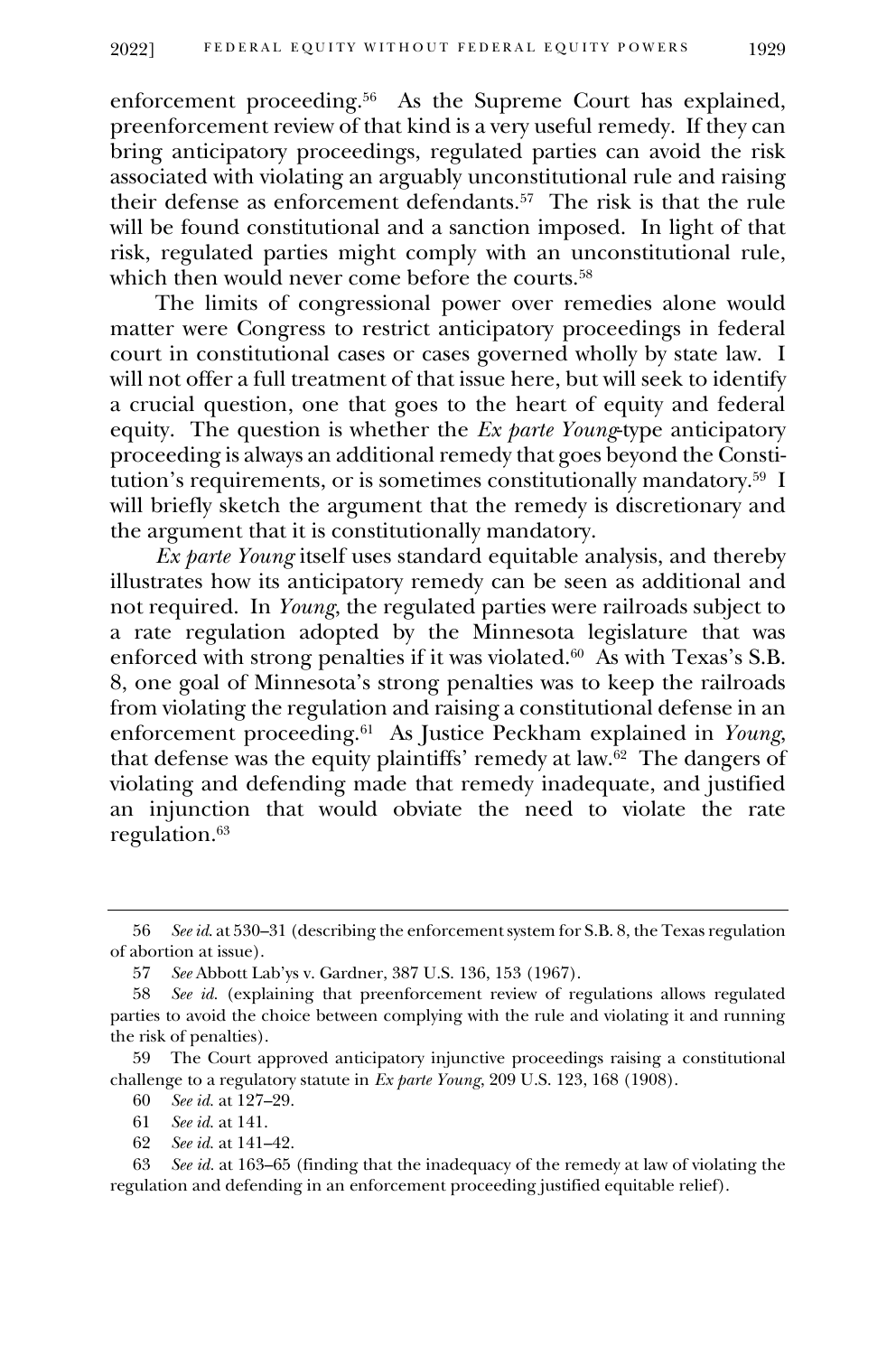The argument that *Young*-type injunctions are never constitutionally required relates to their equitable character. Equity is a distinct body of principles, not itself found in the Constitution, that provide additional support for legal advantages, support that goes beyond the minimum that is otherwise available. When the Constitution protects liberty of conduct, the Constitution supplies its own baseline remedy. Unconstitutional rules about conduct are legally inoperative, and are to be recognized as such by any court that decides a case in which the rule is relevant. That baseline remedy is at work in enforcement proceedings, in which unconstitutional rules are disregarded.<sup>64</sup> Whether equity gives additional remedies that go beyond the baseline depends on the content of equity, not the Constitution. Because Congress controls that content of remedial equity in federal court, it may decide that anticipatory remedies are undesirable despite their benefits, and limit their availability. Congress may exercise wholesale the discretion that the Court in *Young*, applying equitable principles, exercised retail.

The argument that *Young*-type injunctions are sometimes constitutionally required works by likening constitutional protections of liberty of conduct to constitutional protections of private rights of property and contract. The Court's nineteenth-century cases about contract remedies assume that the obligation of contracts includes not only the primary rules that require promisors to perform, but also an entitlement of promisees to an effective remedy.<sup>65</sup> With the protected legal interest so defined, a change in the law of remedies can be an impermissible contraction of that interest—an impairment of the obligation of a contract. The argument that *Young*-type injunctions are sometimes constitutionally mandatory attributes a similar remedial component to constitutionally protected liberty of conduct. Not only are people legally immune from unconstitutional rules about what they may do, the reasoning goes, they are also constitutionally entitled to an effective judicial remedy to ensure that they will be able to engage in the conduct that is protected. If the bare immunity that is relied on in an enforcement proceeding is not enough, practically speaking, then more is required. According to this argument, the Constitution itself requires that inadequate remedies at law be supplemented to ensure adequate remedial protection. That reasoning does not exactly

<sup>64</sup> *See*, *e.g.*, United States v. Davis, 139 S. Ct. 2319, 2323–24 (2019) (holding that an unconstitutional criminal statutory rule is "no law at all" and is to be disregarded in an enforcement proceeding).

<sup>65</sup> *See*, *e.g.*, Bronson v. Kinzie, 42 U.S. 311, 316 (1843) (explaining that states may change contract remedies but may not so restrict remedies as to eliminate the promisee's right to performance).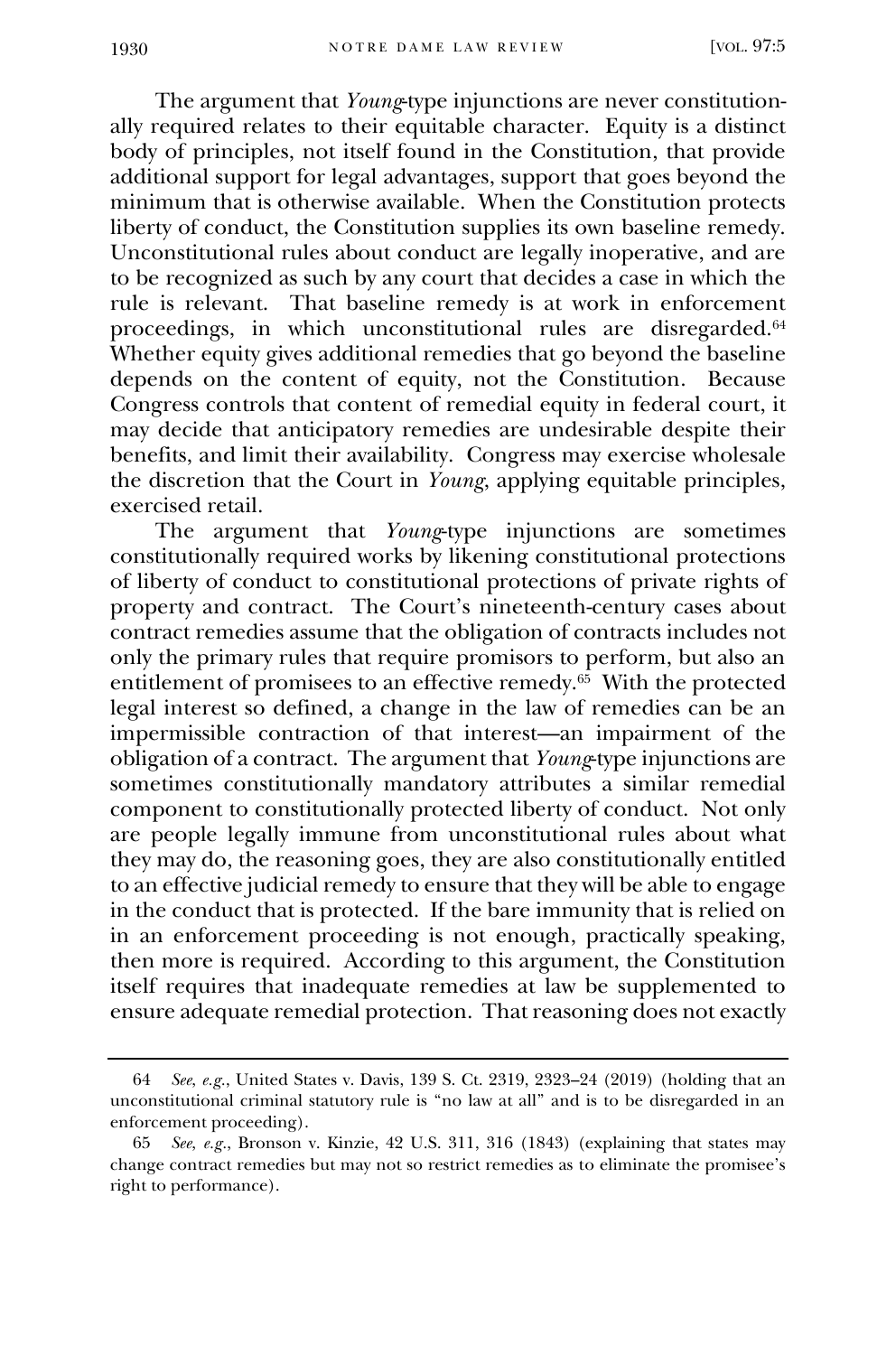read equity into the Constitution, but rather reads in an entitlement to some effective remedy. Declaratory relief at law would be adequate, for example, but the call for some effective remedy is also a basic principle of equity.

As that sketch of the issues shows, an important question in cases like *Whole Woman's Health* is about the content of the Constitution, and the possibility that state or federal rules about equitable remedies might be inconsistent with the Constitution's primary rules. Any threat posed by the power over remedies is to constitutionally protected interests, not to the separation of powers.

# IV. THE STATUS OF EQUITY AS UNWRITTEN LAW EXTERNAL TO THE COURTS AND THE LIMITS OF JUDICIAL INNOVATION IN EQUITY

This Part addresses a crucial question about federal equity, a question that arises from equity's character as a body of legal principles external to the courts: How substantial must an innovation in equity be so that only a legislature, and not a court, may permissibly adopt it?

Were federal equity the product of a judicial power to make law the way legislatures make it, that question would not arise. Courts could make any change a legislature could make. But although courts shape unwritten customary law by contributing to the body of custom and providing explanations of the custom and their applications of it, they do not have the kind of power over unwritten law that legislatures have.

American courts have not produced a generally accepted account of the limits of their authority to innovate in administering the unwritten law. Instead, on this higher-order question concerning custom and practice, they have proceeded through custom and practice. Courts have applied the principle that the permissible scope of innovation is limited in specific contexts, and have not produced a well-established theory concerning the permissible degree of innovation. Probably the most famous verbal formulation of the principle is more striking than useful, as perhaps should not be surprising given its source. Justice Holmes famously said that courts innovate at the molecular but not the molar level. Figures of speech are not theory.<sup>66</sup>

This Article does not present a theory either, but does seek to take steps toward producing one. I will address the problem of deciding whether an innovation in remedies law is limited enough so that a court may properly make that innovation, or is so large that the

<sup>66</sup> "I recognize without hesitation that judges do and must legislate, but they can do so only interstitially; they are confined from molar to molecular motions." S. Pac. Co. v. Jensen, 244 U.S. 205, 221 (1917) (Holmes, J., dissenting).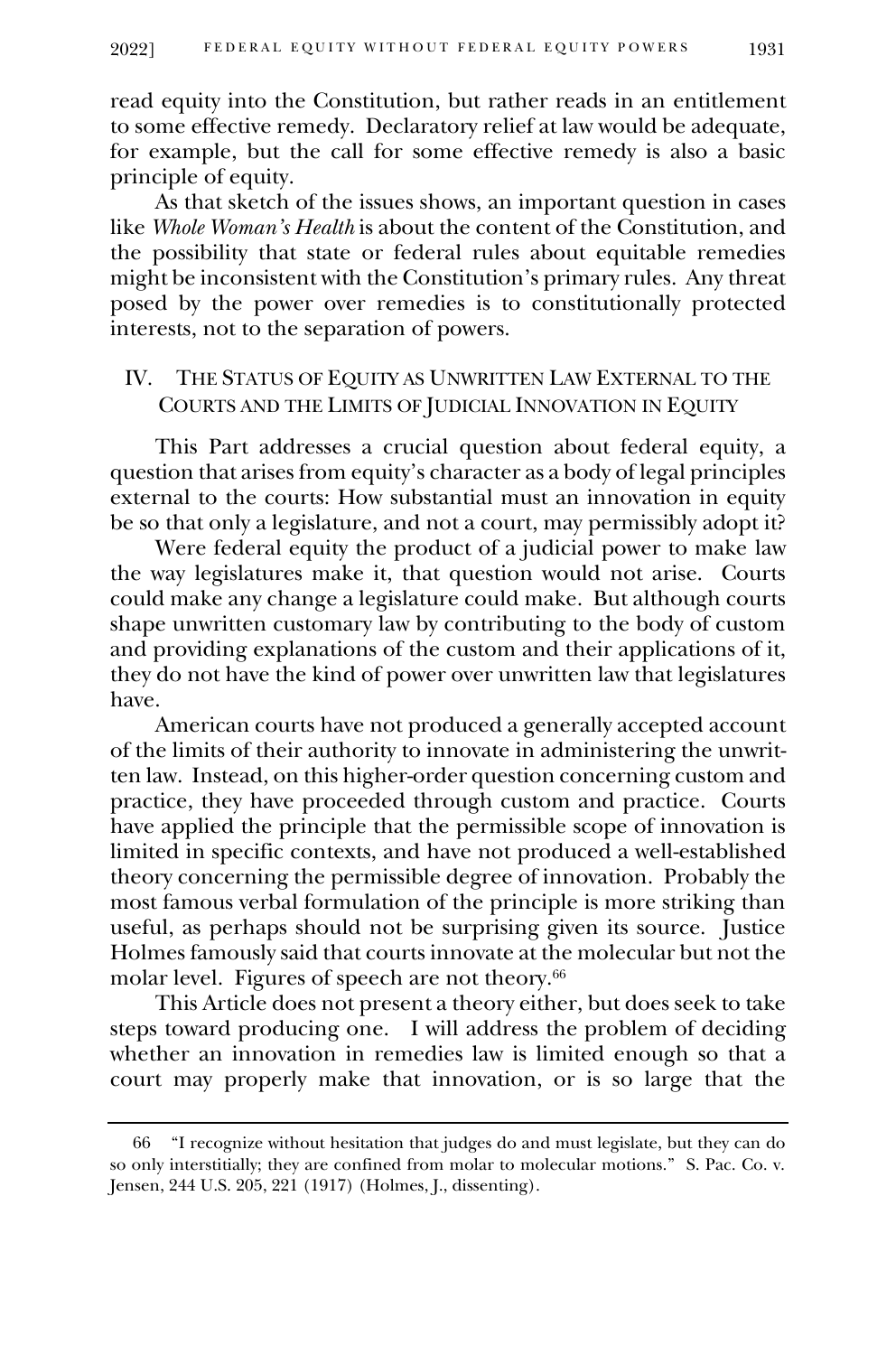innovation should be left to the legislature. Using the method of building inductively from examples, I will briefly discuss six twentiethcentury cases that are important building blocks of contemporary public law federal equity. Four of the cases are known landmarks: *Ex parte Young*, <sup>67</sup> *Brown v. Board of Education*, <sup>68</sup> *Baker v. Carr*, <sup>69</sup> and *Goldberg v. Kelly*. 70 Another is well known to specialists in administrative law: *American School of Magnetic Healing v. McAnnulty*. 71 The sixth is not nearly as famous as it deserves to be: *Truax v. Raich*. 72

To assess the permissible degree of judicial innovation, I identify three important issues as to which those cases innovated. For each case, I ask how large an innovative step that case took as to each issue. The first issue involves questions of what today would be called standing or the plaintiff's cause of action—the legal principles that identify proper parties to seek judicial relief. The second involves litigation structure—the relations among parties and their legal interests that are proper for a judicial proceeding. The third issue involves the scope of equitable remedies—the extent to which a court may direct the conduct of the defendant, including directing the policy choices of government entities.

All three issues—causes of action, litigation structure, and courts' authority to exercise discretion in directing the defendant's conduct through an injunction—are of course central to public law litigation and are subjects of continuing controversy. Universal injunctions, for example, present problems of litigation structure because they involve relief that reaches beyond the parties to the case.

The six cases can usefully be put in three groups that reflect the main ways in which they represented innovation. *Young* and *Truax* made possible new forms of litigation through which the constitutionality of regulatory statutes could be tested. *American School of Magnetic Healing*, *Brown*, and *Goldberg* enabled beneficiaries of government programs to raise constitutional and statutory challenges to the way in which the government was administering the benefit programs at issue. *Baker* enabled voters to bring to court a distinct

71 187 U.S. 94, 111 (1902) (approving an injunction directing the Postmaster General to deliver mail to the plaintiff, despite the Postmaster General's finding that the plaintiff's business was fraudulent).

72 239 U.S. 33, 43 (1915) (holding that an Arizona restriction on the number of noncitizens an employer could employ was unconstitutional).

<sup>67</sup> 209 U.S. 123 (1908).

<sup>68</sup> 347 U.S. 483 (1954).

<sup>69</sup> 369 U.S. 186 (1962).

<sup>70</sup> 397 U.S. 254, 26163 (1970) (holding that termination of welfare benefits constitutes a deprivation of property that may be accomplished only pursuant to proceedings that satisfy the Due Process Clause).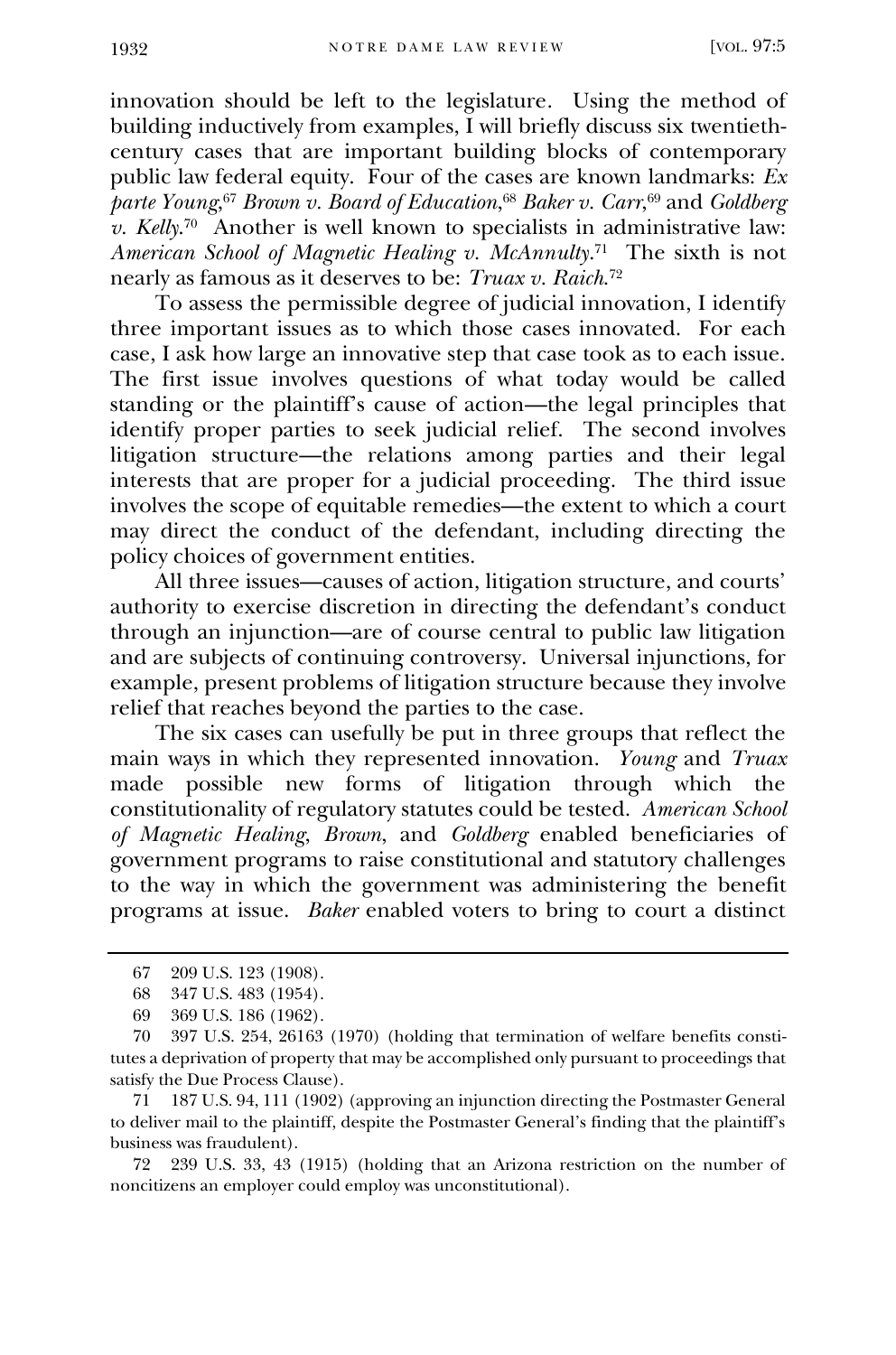harm—reduction in the practical power of the franchise by rules of legislative apportionment—and seek a novel remedy—a judicial order affecting the drawing of legislative districts.<sup>73</sup>

I explain that once the issues are understood properly, the most substantial innovations were in *Truax*, *Brown*, and *Baker*. The other three put down landmarks that were not far from markers already in place.

The three larger innovations supply important data concerning the permissible scope of judicial development. *Truax* involved principles of so-called third-party standing that have long been controversial and remain controversial today. After the first few decades after *Brown*, the Court drew back from the aggressive steps it had authorized with respect to judicial control of discretionary government decisions. After *Baker*, the Court created a doctrine that limited judicial discretion in addressing legislative apportionment. All the more aggressive extensions of federal equity thus provoked enough doubts and second thoughts to suggest that they were at or near the limits of permissible judicial innovation.

### *A. Suits in Which Regulated Parties Seek Injunctions Against the Institution of Enforcement Proceedings*

Twice in the first two decades of the twentieth century the Court approved forms of proceeding in equity that facilitated challenges to the constitutionality of statutory regulations of private conduct. Both cases involved what today would be called economic regulation.

In *Ex parte Young*, the Court approved a form of equitable relief that has become a staple of constitutional and administrative law. Regulated parties, in *Young* railroads, sued the official responsible for bringing enforcement proceedings against them.<sup>74</sup> In *Young* the official was Minnesota Attorney General Edward Young.<sup>75</sup> The Court found that the injunctive proceeding was an appropriate forum in which the railroads could raise constitutional objections that they otherwise would raise as defendants in enforcement proceedings.<sup>76</sup>

In *Truax*, the Court approved a suit against an enforcement official to restrain enforcement proceedings, but that suit was not brought by a regulated party who was a potential defendant. In *Truax*,

<sup>73</sup> *Baker*, 369 U.S. at 188.

<sup>74</sup> *See Ex parte* Young, 209 U.S. 123, 129 (1908).

<sup>75</sup> *See id.*

<sup>76</sup> *Id.* at 168 (finding that suit to enjoin enforcement proceedings was an appropriate remedy).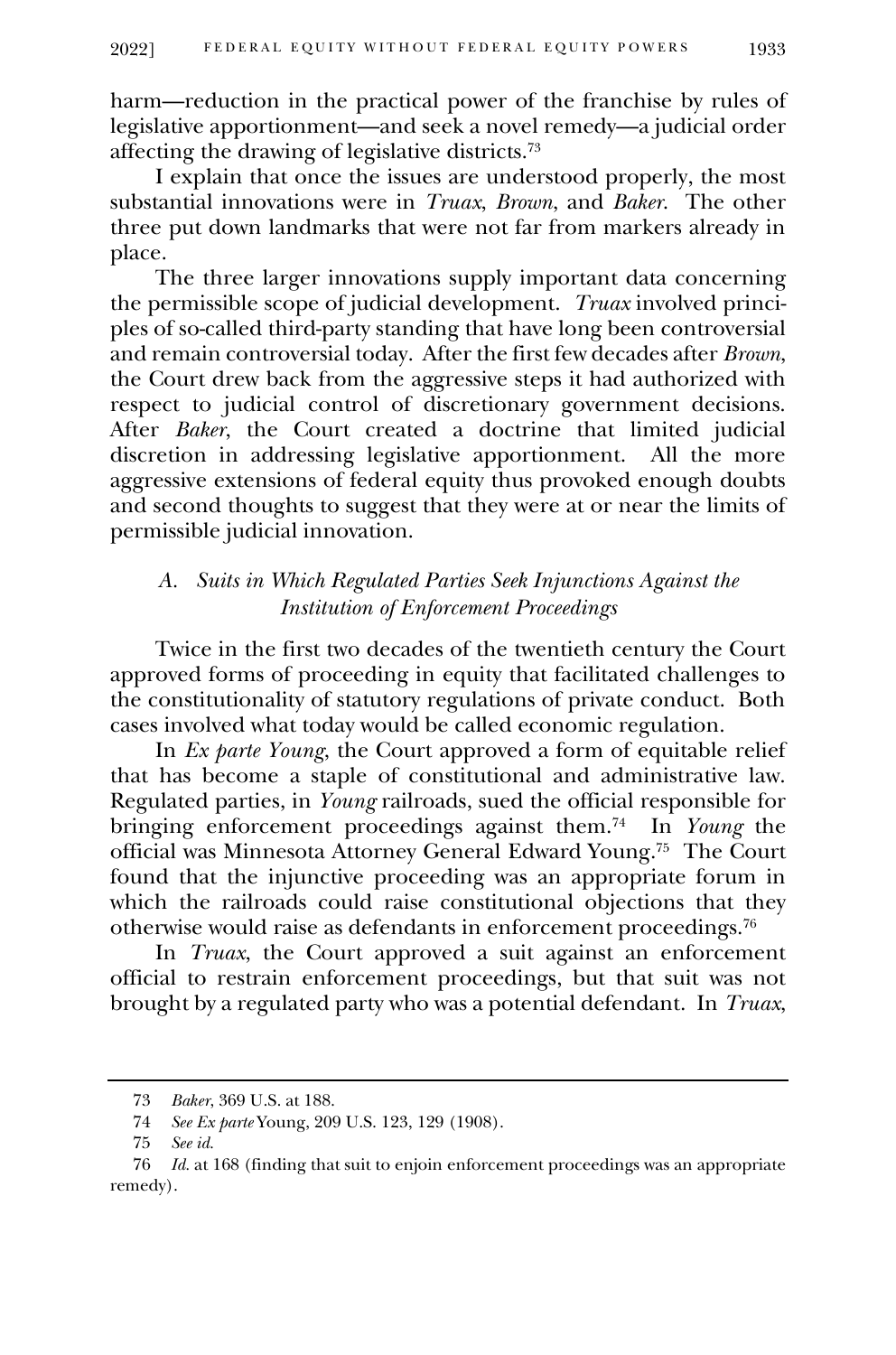the regulated party was an employer and the plaintiff was an employee of that employer.<sup>77</sup> *Truax* thus was a step beyond *Young*.

*Young* was a major step, and resolved a hotly contested question, but the major step and the contest did not involve available remedies under federal equity. Equity had long provided forms of litigation in which prospective defendants could sue prospective plaintiffs and raise the issues that would arise between them were suit brought with the parties reversed.<sup>78</sup> The major step and the contest involved sovereign immunity, which the Court found did not bar that kind of suit.<sup>79</sup>

With respect to litigation form, *Young* involved a familiar configuration of parties and interests. The case did resolve a novel issue and so broke some new ground, but the novel issue arose because of an innovation by the Minnesota legislature, not the Court. The legislature had adopted an enforcement system with strong penalties.<sup>80</sup> Those penalties were designed to keep the railroads from using the standard mode of constitutional litigation in which a regulated party violates a statute and raises a constitutional defense.<sup>81</sup> Litigating as a defendant, the Court found, was the equity plaintiffs' remedy at law. That remedy was inadequate because of the risk of strong sanctions were the rates to be upheld in an enforcement proceeding.<sup>82</sup>

*Young* also rested on familiar principles concerning parties' relevant interests and judicial remedies. As regulated parties and potential defendants, the railroads had two interests that the courts already respected in enforcement proceedings. In a proceeding to enforce a regulatory statute, the defendant has an interest in avoiding the penalties that may be imposed and an interest in being free of the restriction on liberty of conduct imposed by the regulation. Regulated parties rely on those same interests in *Young*-type anticipatory proceedings. In *Young* the remedy was in form an injunction and in substance the recognition of a defense. Neither was a new development, and the

<sup>77</sup> *See Truax*, 239 U.S. at 35–36 (describing Arizona law that limited the employment of noncitizens by employers and Raich's suit against enforcement officials seeking an injunction against enforcement proceedings against his employer, Truax, who was aligned as a defendant along with the enforcing officials).

<sup>78</sup> *See* John Harrison, *Ex Parte* Young, 60 STAN. L. REV. 989, 997–1000 (2008) (describing longstanding equitable practice that enabled potential defendants at law to become plaintiffs in equity and present their defenses in equitable proceedings).

<sup>79</sup> *Id.* at 996–97 (describing the sovereign immunity issue in *Young*). As the Court explained in *Truax*, *Ex parte Young* had resolved the question whether a suit to enjoin enforcement proceedings was inconsistent with sovereign immunity. *Truax*, 239 U.S. at 37.

<sup>80</sup> *See* Harrison, *supra* note 78, at 992. See *id.* at 991-92 (describing the Minnesota enforcement system).

<sup>82</sup> *See Ex parte Young*, 209 U.S. 123, 164–65 (1908) (finding that the remedy at law of a defense in an enforcement proceeding was inadequate).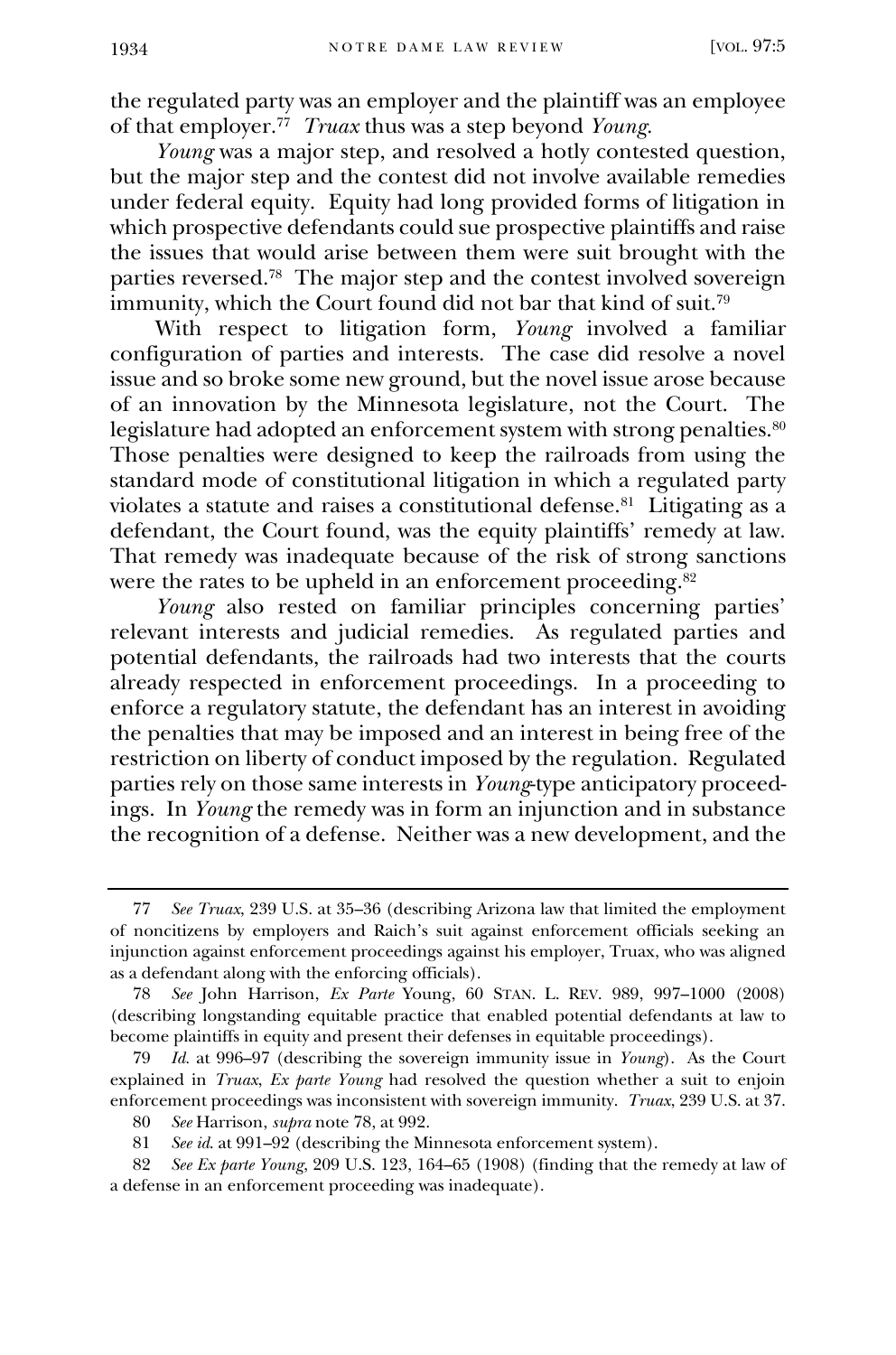injunction did not require that the court exercise discretion concerning the defendant's activities. *Young* thus involved no major innovation as to any of the three issues concerning equitable remedies that I have identified.

*Truax* was a greater innovation in one respect. The equity plaintiff's interest was a well-known ground of equitable protection: the economic interest in employment.<sup>83</sup> No judicial discretion as to the defendant's conduct was called for, because the question was simply whether to enjoin enforcement of an allegedly unconstitutional statute. 84 The litigation form, however, was novel. Unlike *Young*, *Truax* was not simply an enforcement proceeding with the parties reversed. The plaintiff sought an injunction against the institution of enforcement proceedings against someone else—his employer.<sup>85</sup> *Truax* thus did not involve the familiar litigation form in which the plaintiff presents an argument that would be a defense were the plaintiff the defendant, nor the familiar litigation form in which the plaintiff requests an injunction against conduct that was well understood to be an invasion of property rights.

The Court has never indicated any second thoughts about the availability of that kind of injunctive relief. Later cases, however, suggest that *Truax* does not have much generative force, but instead rests on controversial premises. In the 1930s, the Court decided several cases that denied attempts by private parties to raise constitutional objections to federal programs that imposed economic harm on them. In those cases, the Court stressed private wrong as the proper ground of equitable intervention and found that economic injury caused by an unconstitutional statute was not by itself private wrong.<sup>86</sup> Those cases are not easy to square with *Truax*, which involved economic harm but arguably no private wrong. When the Court became more reluctant to adjudicate constitutional challenges to regulation, its decisions showed that cases like *Truax* were on the border of permissible litigation structures.

Much more recently, the Justices have once again become troubled by third-party standing as a means to raise constitutional

<sup>83</sup> *See Truax*, 239 U.S. at 38 (pointing to the constitutional protection of the plaintiff's right to earn a livelihood).

<sup>84</sup> *See id.* at 39.

<sup>85</sup> *See id.* at 36.

<sup>86</sup> *See*, *e.g.*, Ala. Power Co. v. Ickes, 302 U.S. 464, 467, 470 (1938) (holding that injury inflicted by lawful competition supported by allegedly unconstitutional federal assistance is not a private wrong and so does not confer standing to sue the Secretary of the Interior for an injunction against implementing the program).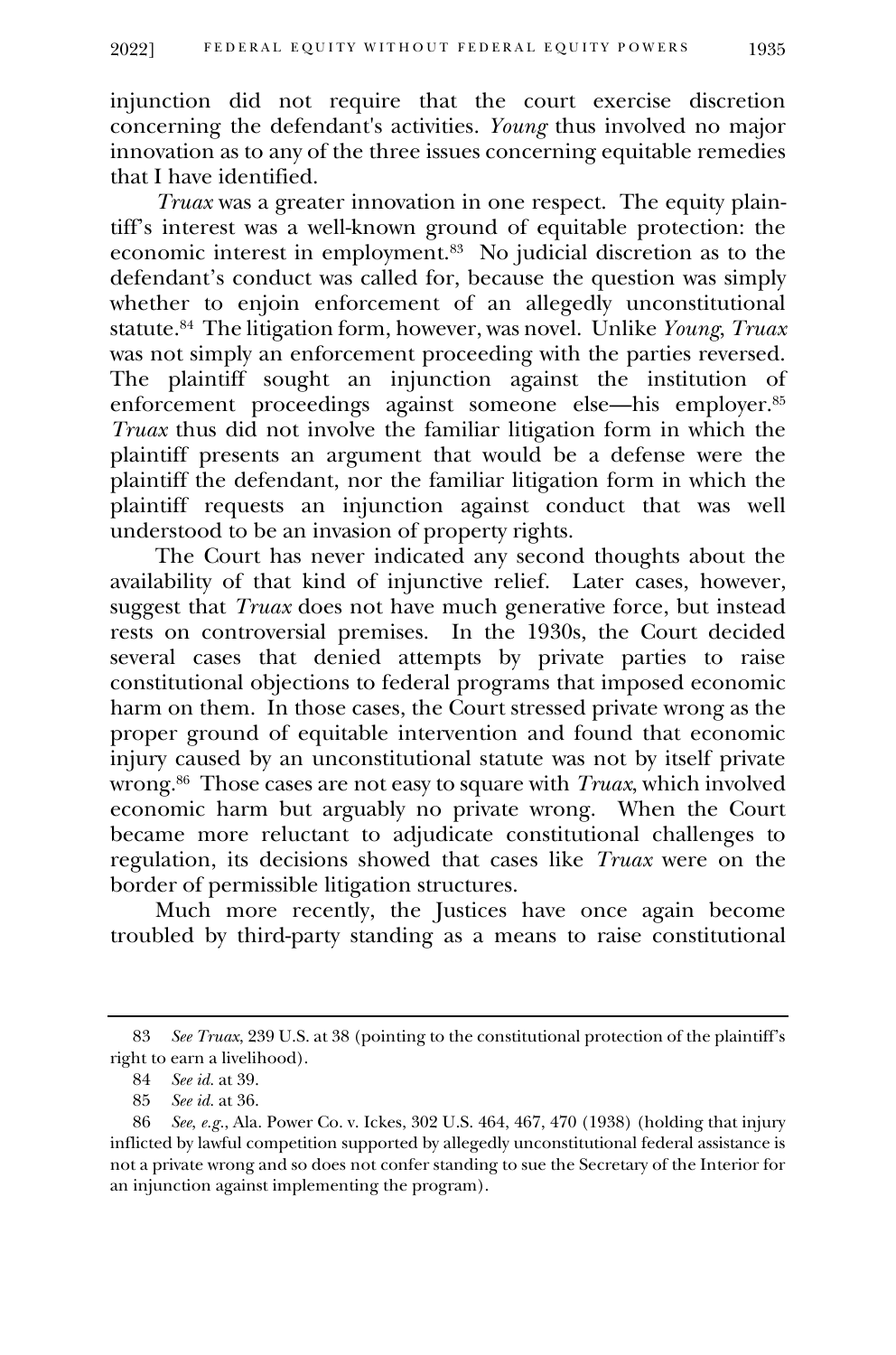challenges to statutes.<sup>87</sup> Their doubts do not suggest any inclination to reconsider cases like *Truax*, but they do reflect the understanding that allowing one party to rely on another's rights, as the issue is described, is a substantial and sometimes doubtful step.

### *B. Suits by Beneficiaries Concerning Public Benefit Programs*

In *American School of Magnetic Healing*, *Brown*, and *Goldberg*, beneficiaries of a public benefit program created by statute claimed that they were denied benefits unlawfully, and sought injunctions directing the government to administer the program lawfully. The two earlier cases involved in-kind benefits: postal services and public education. *Goldberg* involved cash benefits. In all three, questions of sovereign immunity lurked in the record, but those questions are not relevant to the development of federal equity, as they were not relevant in *Young*. 88

Except for the presence of a government agency as defendant, the litigation form in all three cases was standard and required no innovation. The plaintiff argued that the defendant had a duty to provide the plaintiff with a benefit and was not doing so, and sought an injunction directing that the defendant fulfill the duty. In all three cases, the court easily could conclude that the remedy at law was inadequate. Enforcement of affirmative duties is as ordinary as specific performance.

<sup>87</sup> *See*, *e.g.*, Whole Woman's Health v. Hellerstedt, 136 S. Ct. 2292, 2322–23 (2016) (Thomas, J., dissenting) (raising doubts about the Court's acceptance of third-party standing as a way to raise constitutional issues).

<sup>88</sup> In *Edelman v. Jordan*, 415 U.S. 651 (1974), the Court addressed the sovereign immunity question that the parties had passed over in *Goldberg*. *Edelman* is thus the counterpart to *Young* with respect to public benefit programs, holding that injunctive relief concerning such programs is consistent with sovereign immunity. *Id.* at 673. Although *Edelman*'s holding is often understood to rest on the prospective nature of the relief sought, that account is hard to reconcile with the Court's opinion. The opinion, seeking to prick out the line between permissible and impermissible relief against governments, puts specific performance on the impermissible side. *Id*. at 666–67 (explaining that not all equitable relief against state officers is consistent with sovereign immunity and giving specific performance as an example of an impermissible remedy). Specific performance is a prospective remedy. A more plausible explanation of the Court's approach is that in cases involving public benefit programs, the court is not enforcing an unconditional obligation of the government, like the obligation to pay damages for a past tort or to perform a contract already made. Rather, in cases like *Edelman* and *Brown*, relief is conditional on the continued operation of the benefit program. While the program is in place, it creates the equivalent of the kind of private right that the courts have long protected from unlawful deprivation by government officials.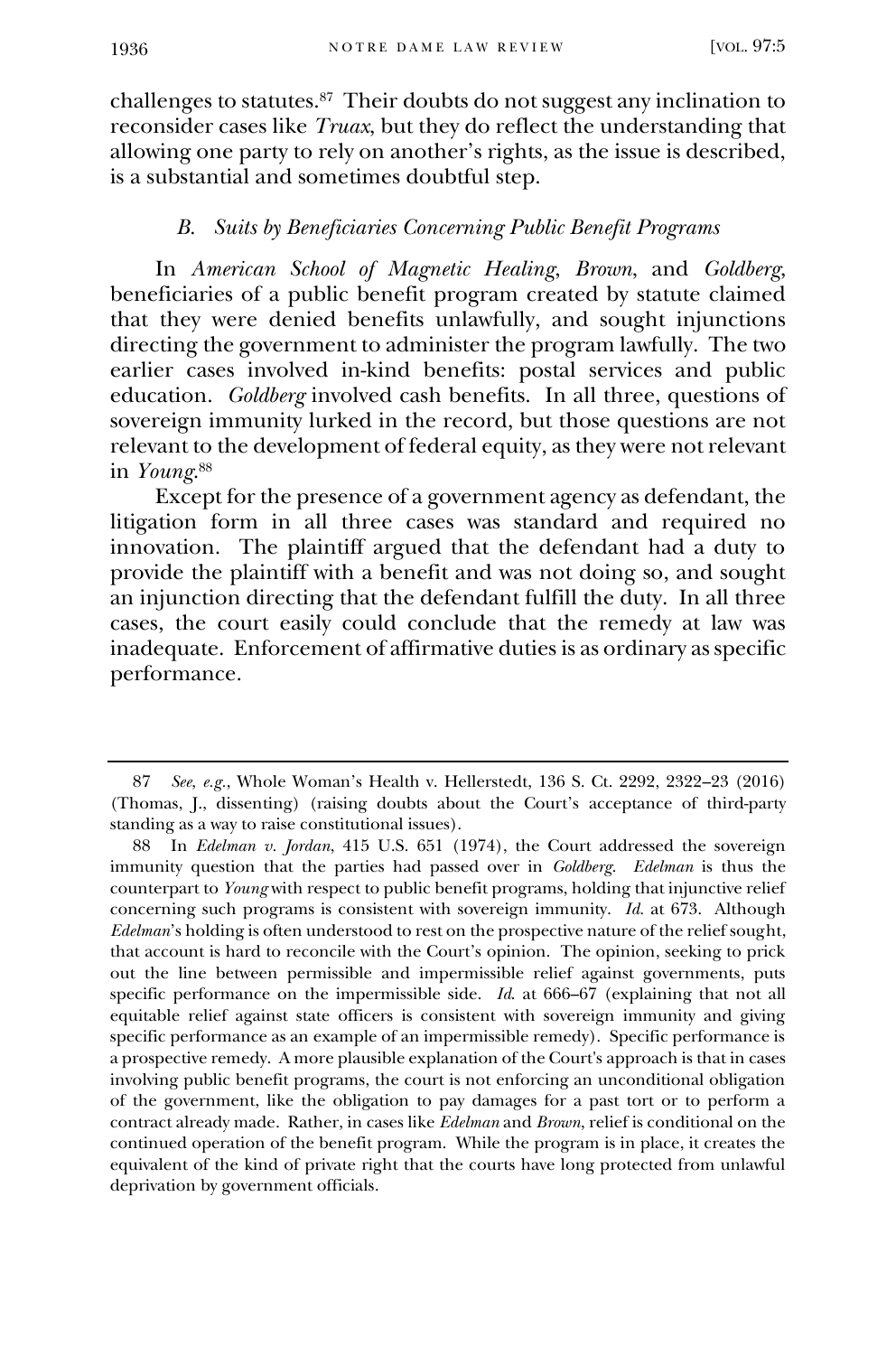A more difficult question involved the plaintiffs' interests—their standing or cause of action in contemporary terminology—but while somewhat difficult, the question took a well-known form. Party A bore a duty to take an action that would benefit party B. Judge Cardozo might have asked whether A's duty ran to B.<sup>89</sup> Today, the question would be whether B has standing or a cause of action. Answering that question in the affirmative is not a substantial innovation in the law of equitable remedies. To decide whether the beneficiary of a public program may sue, the courts apply standard remedies principles to the relevant primary law.<sup>90</sup> Finding that the Postmaster General's duty to deliver the mail runs to the persons who send mail is an important decision, but whether that decision was correct turned on the postal statutes. Principles of equity do no more than pose the question, as they pose the question with respect to the welfare program at issue in *Goldberg*.

In three of those four cases, the remedy sought was straightforward, if intrusive, and did not require that the court exercise much judgment about the administration of a public program. The American School of Magnetic Healing, for example, asked that the Postmaster General be directed to deliver the mail.<sup>91</sup>

One of the cases, though, did lead to remedies in which courts exercised a great deal of policy judgment about public programs. *Brown* produced desegregation orders that were often highly detailed. Those intrusive decrees proved extremely controversial, not only in public debate but on the courts themselves. In more recent decades, the Supreme Court has been much more skeptical of judicial control of public institutions than it was in the years soon after *Brown*. 92 Rather than providing an example of a permissible development of federal equity, the more intrusive desegregation decrees are examples of discretionary remedies that arguably went beyond the breaking point.

<sup>89</sup> *See* Palsgraf v. Long Island R.R. Co., 162 N.E. 99, 101 (N.Y. 1928) (Cardozo, J.) (concluding that the defendant's duty to take due care did not run to the plaintiff).

<sup>90</sup> For example, in the early school segregation case *Roberts v. City of Boston*, 59 Mass. (5 Cush.) 198, 198 (1849), the Supreme Judicial Court of Massachusetts addressed the lawfulness of racial segregation in an action on the case brought by the parent of a child who was entitled to a public education.

<sup>91</sup> *See* Am. Sch. of Magnetic Healing v. McAnnulty, 187 U.S. 94, 109 (1902) (describing plaintiff's request that the Postmaster General be required to deliver the mail to it).

<sup>92</sup> An example of a later case in which the Court was more skeptical of judicial control of public institutions is *Missouri v. Jenkins*. 515 U.S. 70 (1995). In that case, the Court stressed the requirement that remedies in desegregation cases be tailored to undoing the effects of prior unlawful government decisions. *Id.* at 98–100 (finding that the district court's remedy went beyond the permissible goal of undoing the effects of prior unconstitutional decisions).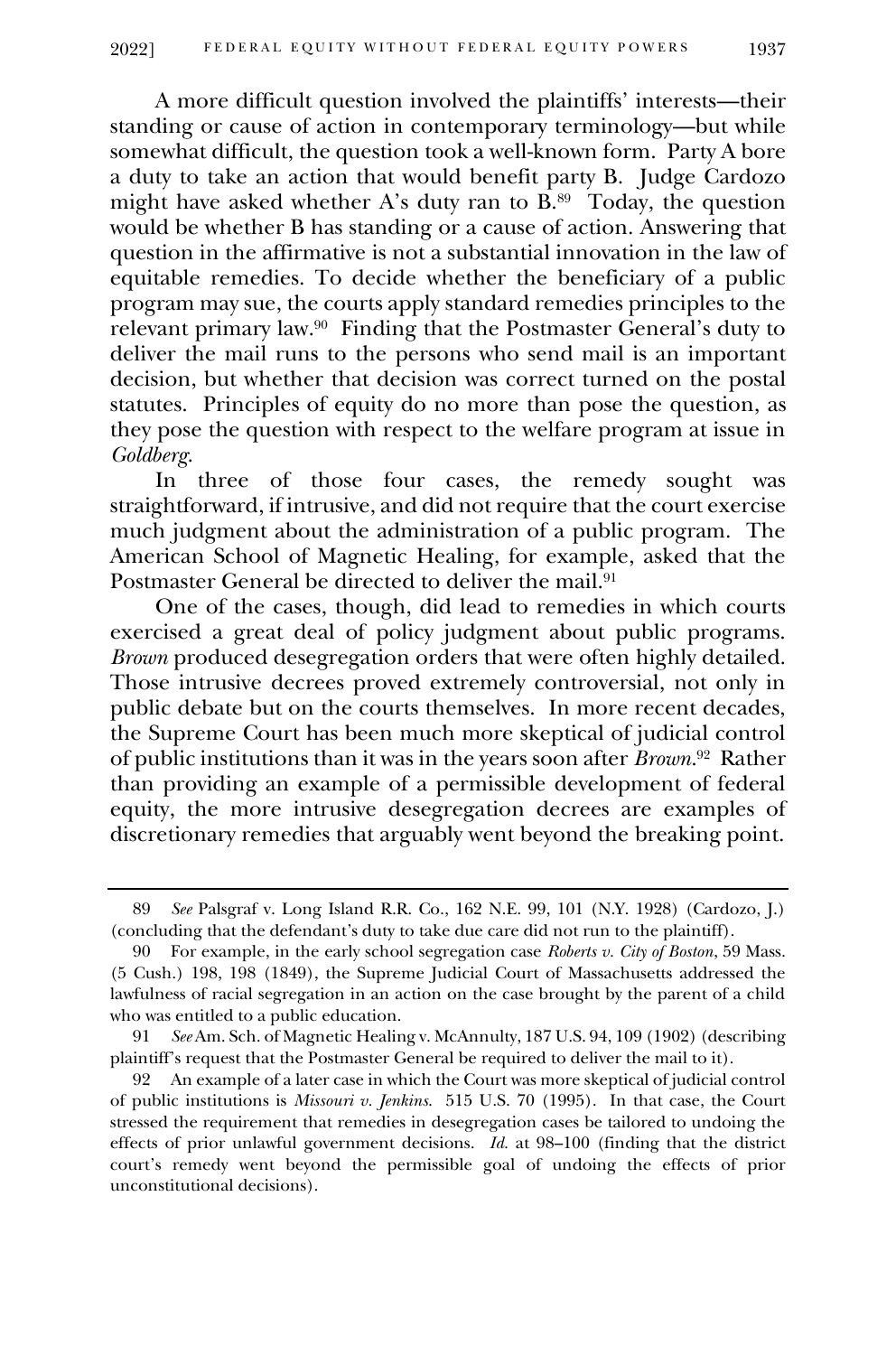### *C. Legislative Apportionment*

In *Baker v. Carr*, <sup>93</sup> the Court held that federal courts could entertain constitutional challenges to apportionment of population among state legislative districts under the Equal Protection Clause. As to two of the issues I have identified, *Baker* was not an innovation. The courts had long treated the right to vote as a property right, so that denial of it could give rise to tort damages.<sup>94</sup> The litigation form was quite similar to *American School of Magnetic Healing* and *Brown*. A plaintiff with rights under a public program asked that the program be administered in a way that respected those rights.

On the third issue, *Baker* was more of an innovation. Judicial involvement in districting raised the possibility that courts would be called on to make the kind of political judgments that legislatures make in drawing district lines. When it addressed the substance of the constitutional rules at issue, the Court produced a doctrine that substantially constrains judicial discretion by focusing on a single factor in districting. In *Reynolds v. Sims*, <sup>95</sup> the Court found that the Constitution "requires that the seats in both houses of a bicameral state legislature must be apportioned on a population basis."<sup>96</sup> A requirement that districts be equipopulous eliminates a great many considerations that may call for the exercise of judicial policy choice. In later cases, the Court made the doctrine even more mechanical, with a presumption in favor of districting plans that have no more than a 10% deviation from strict population equality.<sup>97</sup>

Most recently, the Court refused altogether to enter the highly contentious field of partisan gerrymandering. In *Rucho v. Common Cause*, <sup>98</sup> the Court found that claims based on the use of partisan considerations in drawing district lines present political questions and are not within the jurisdiction of the Article III courts.<sup>99</sup> The Court found that none of the tests to identify impermissible political partybased districting met "the need for a limited and precise standard that

<sup>93</sup> 369 U.S. 186 (1962).

<sup>94</sup> *See* THOMAS M.COOLEY,A TREATISE ON THE LAW OF TORTS OR THE WRONGS WHICH ARISE INDEPENDENT OF CONTRACT 482–83 (2d ed., Chicago, Callaghan & Co. 1888) (1878) (describing cases in which denial of right to vote by election officials gave rise to an action for damages).

<sup>95</sup> 377 U.S. 533 (1964).

<sup>96</sup> *Id*. at 568.

<sup>97</sup> *See*, *e.g.*, Harris v. Ariz. Indep. Redistricting Comm'n, 578 U.S. 253, 255 (2016) (applying the presumption that deviations of less than 10% are permissible).

<sup>98</sup> 139 S. Ct. 2484 (2019).

<sup>99</sup> *Id*. at 2500, 2508.